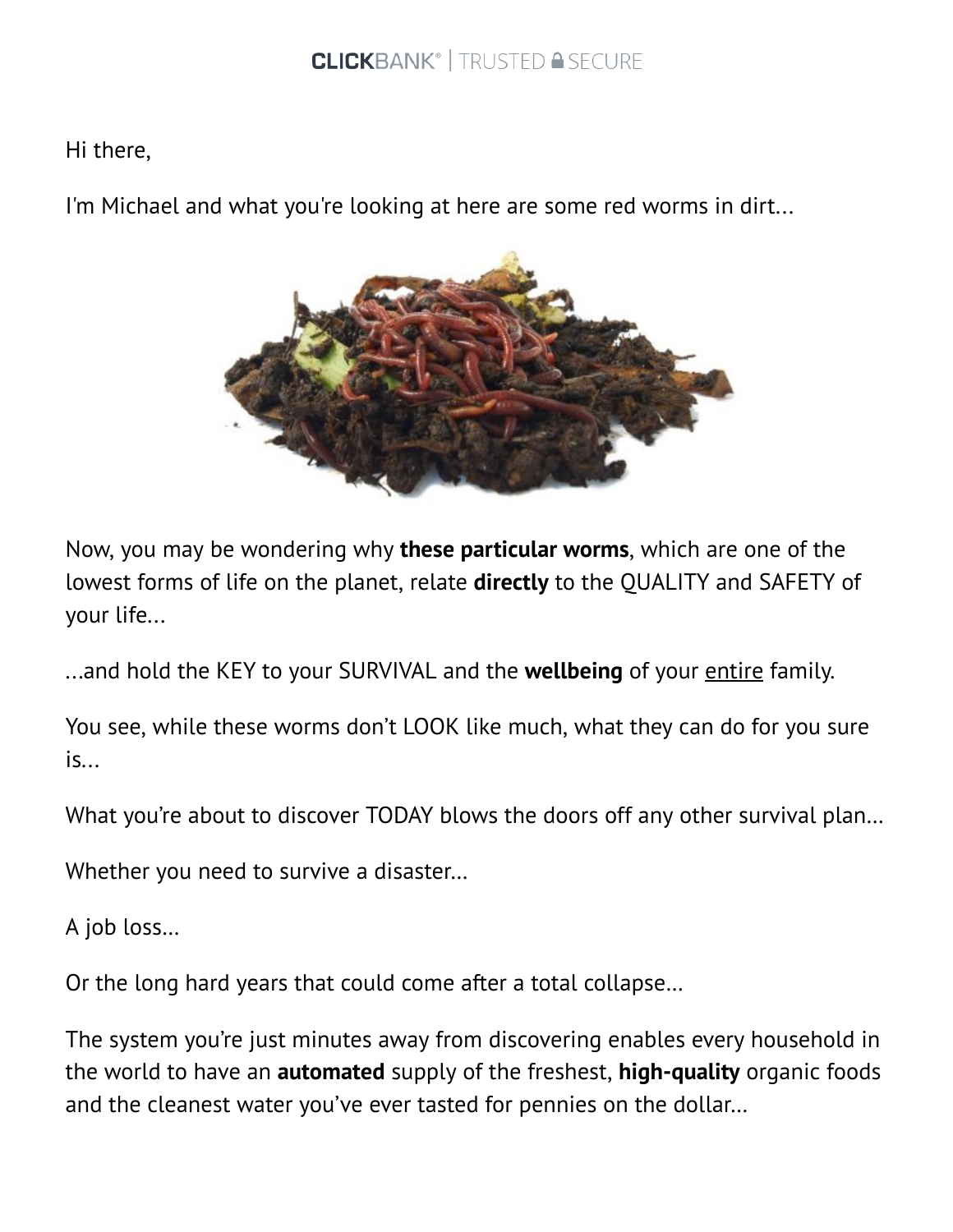In fact this **miracle** system has been developed as part of a Global Initiative to feed the most severe disaster hit zones on the planet where hunger and poverty is at an all time high…

#### It Can Easily Feed Entire Households Across Any Nation For Decades…

In the bleakest of times…

In droughts…

No matter what happens…

You'll be able to keep your family well-fed with the best, DELICIOUS, protein-rich, vitamin-packed food every day 24/7/365...

Never again having to rely on a job to make sure you can afford your grocery bill…

Never again having to rely on food producers who are becoming more and more corrupt in the way they grow and manufacture what we eat in pursuit of the almighty dollar…

Even organic food producers can't be trusted anymore…

Sounds too good to be true?

Watch this short presentation and I'll show you…

#### The Proof That This Simple, Never Before Revealed Miracle Farm Not Only Exists… It Works Like A Charm.

And I'll EVEN show you how you can get one for yourself almost for FREE TODAY…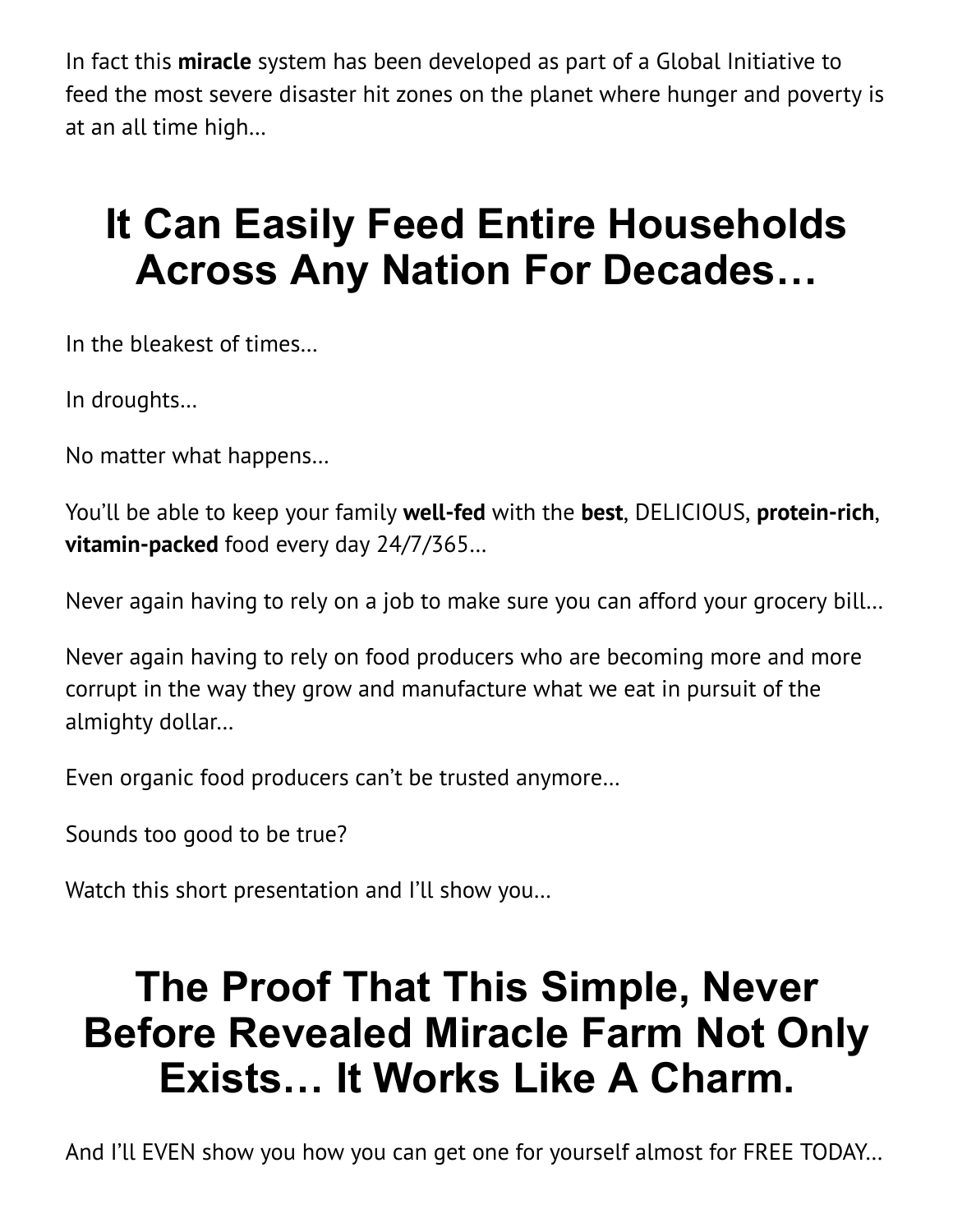If you stay with me until the very end of this short but very controversial presentation I can GUARANTEE you'll sleep like a baby tonight…

Knowing that no matter what happens you've done everything you need to bulletproof yourself and your loved ones against hunger, thirst and the cutthroat looters that would kill anyone without having a second thought if they feel you have precious food…

This radically simple yet highly effective "wonder farm" that's almost undetectable will work for you, EVEN IF you:

Live in a tiny apartment or don't have much space…

Even if you live in a barren desert or frozen tundra...

Or even if you can't tell the difference between a screwdriver and a hammer…and never built anything before in your life…

This is the exact same system that changed the lives of over 43.000 people just like you…

People like…

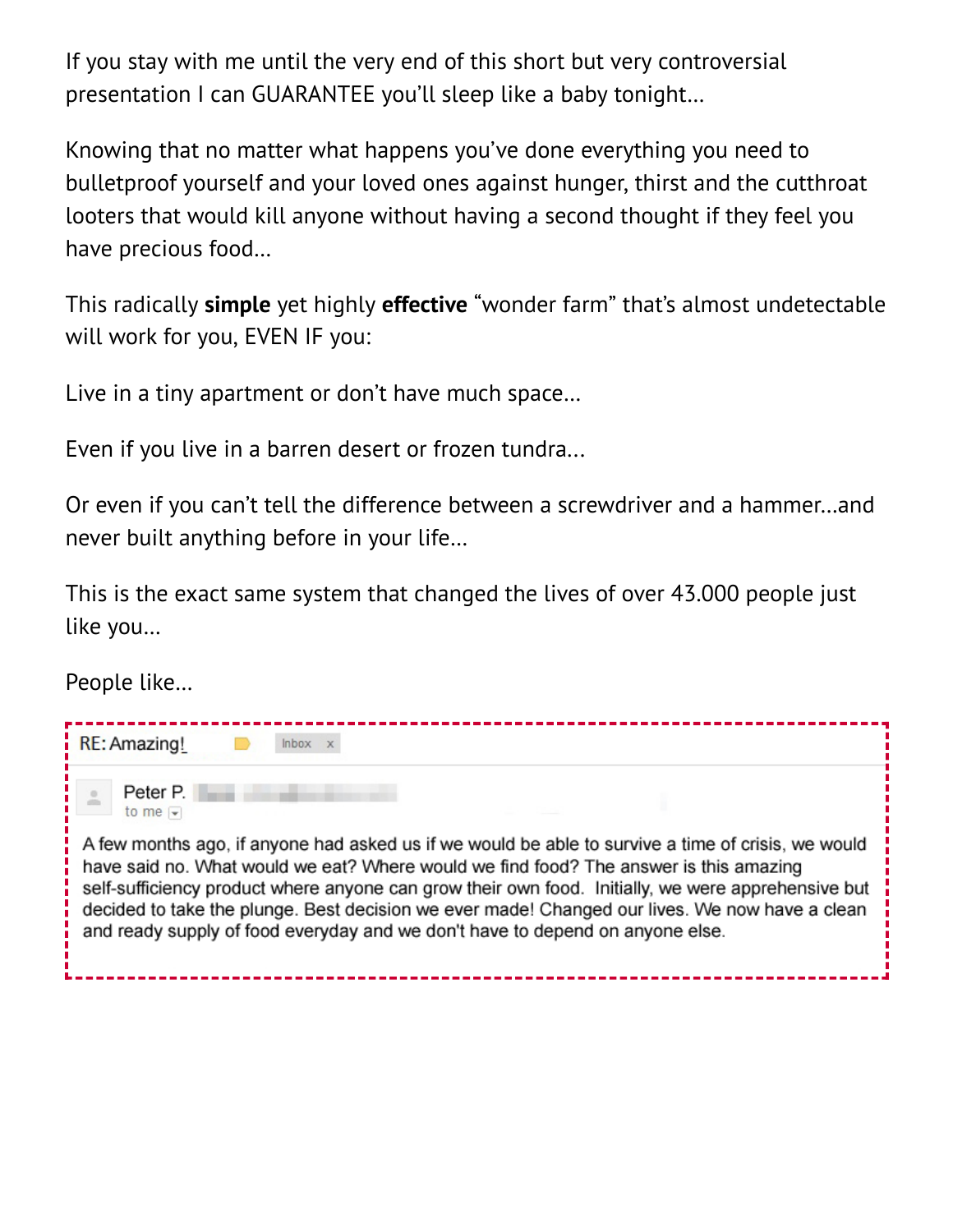| RE:Very impressed<br>$lnbox \ x$                                                                                                                                                                                                                                                                                                                                                                                                                                                                  |
|---------------------------------------------------------------------------------------------------------------------------------------------------------------------------------------------------------------------------------------------------------------------------------------------------------------------------------------------------------------------------------------------------------------------------------------------------------------------------------------------------|
| Jon S<br>to me $\overline{\phantom{a}}$<br>Unbelievable results!! This system has completely changed my life! I was eating processed food<br>almost every single day and all of that has changed! I'm now eating healthy, organic food, fresh<br>vegetables and I feel absolutely incredible! My skin looks so much healthier, my hair looks shinier,<br>and I have more energy than I ever imagined! I'm very impressed! I will definitely be referring them<br>to all of my friends and family. |

And today, I'm going to show you all the in depth details of how this **innovative** micro-farming system works…

First, I feel the need to share with you a short story…

Something that still gives me nightmare to this day…

Yet it's exactly what led me to discover this **little-known** system...

Long ago, a man named Abraham Lincoln taught us...

#### The Secret To Living In TRUE FREEDOM…

When we are kids, said Abraham Lincoln, others take care of us...

What about when you grow up?

If you grow up and you still rely on someone else to take care of you...

Then you are a slave to that person, because they hold the power of giving you what you NEED to live.

Without taking responsibility for yourself, how can you be FREE?

Especially if you rely on someone else for the #1 thing we all must have in order to live without suffering no matter what happens…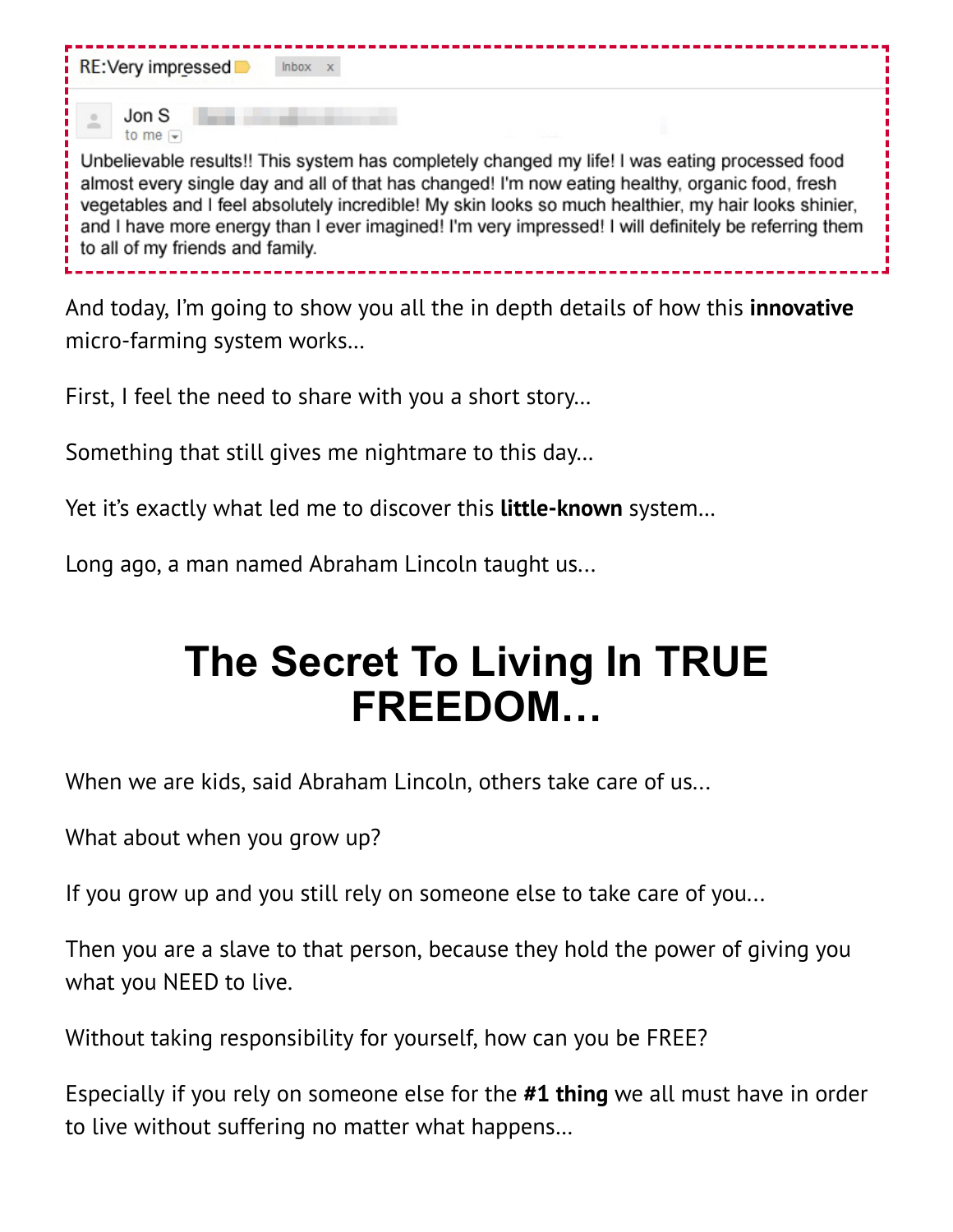And do you know what that #1 need is...

...that regardless of our age or the color of our skin every single person **MUST** HAVE, and therefore would be at the mercy of someone else if they could not provide it for themselves?

People yelled out all kinds of ideas, but Abraham Lincoln shook his head and said...

No, none of those are above this ONE need that every single human being has every single day...

...and it is the one thing almost all of us rely on someone else to provide for us.

### And Yet It Is So Crucial To Our Survival…

...without it, we will eventually die...

Now, that story may sound harsh to you, yet I can guarantee you'll never forget it...

...as those people learned more than one **valuable** lesson from Abraham Lincoln that day…

When I first came across this story, it reminded me of the time when I myself was experiencing the painful consequences of having to rely on someone else for my #1 need in life, which I'll reveal in just a moment...

Like you and almost everyone else I'm sure...

I didn't think about this need until I was forced to…

It was during one of the worst times in my life...

In the blink of an eye, my comfortable life and my family's wellbeing drastically changed...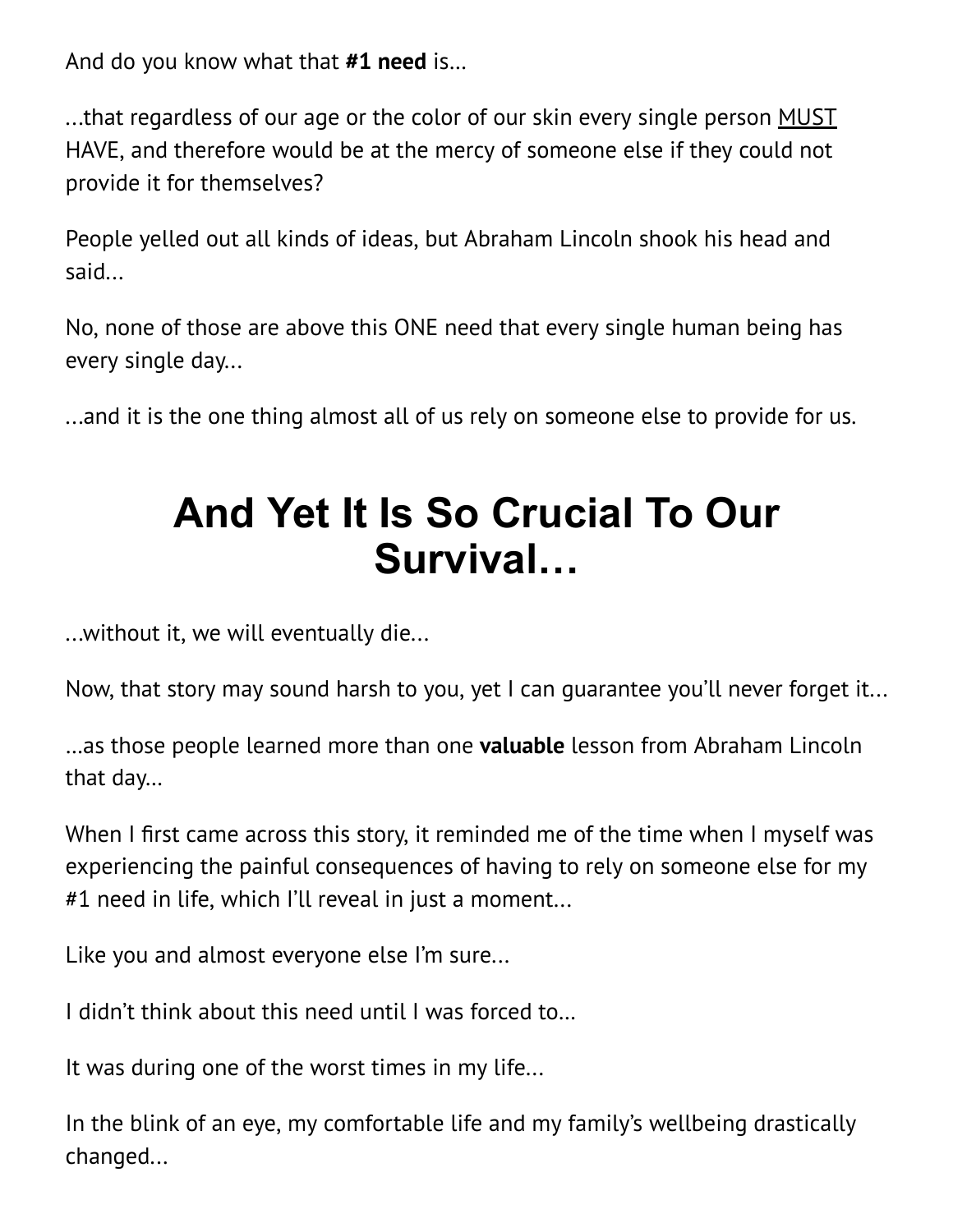I lost my job just before Thanksgiving in 2012…

...and I couldn't believe how fast we burned through our savings.

I didn't even have time to plan...

I've always been an active "Prepper" – someone who prepares for the worst – so I had stockpiled a pantry full of survival food just in case there was a disaster...

I grossly miscalculated just how much food a family of 4 needs every day... so we ran out in almost no time.

That left me having to buy the CHEAPEST food at the grocery store –

# Which Happens To Be The Unhealthiest One With A Ton Of Fillers And Additives.

It was tough to watch my family choke down all these packaged meals and artificial snacks I knew were so bad for us, especially for my 2 young children who were still growing...

Gone were the big family meals with REAL wholesome food… organic fruits, vegetables, and healthy proteins like fresh-caught ãsh...

I didn't have much family left… just an aunt and an uncle 1,000 miles away.

My pride kept me from asking for help.

That and thinking something would change soon and save me from this crisis…

You hear about people losing their jobs for months and months, and you see all these homeless people begging for food...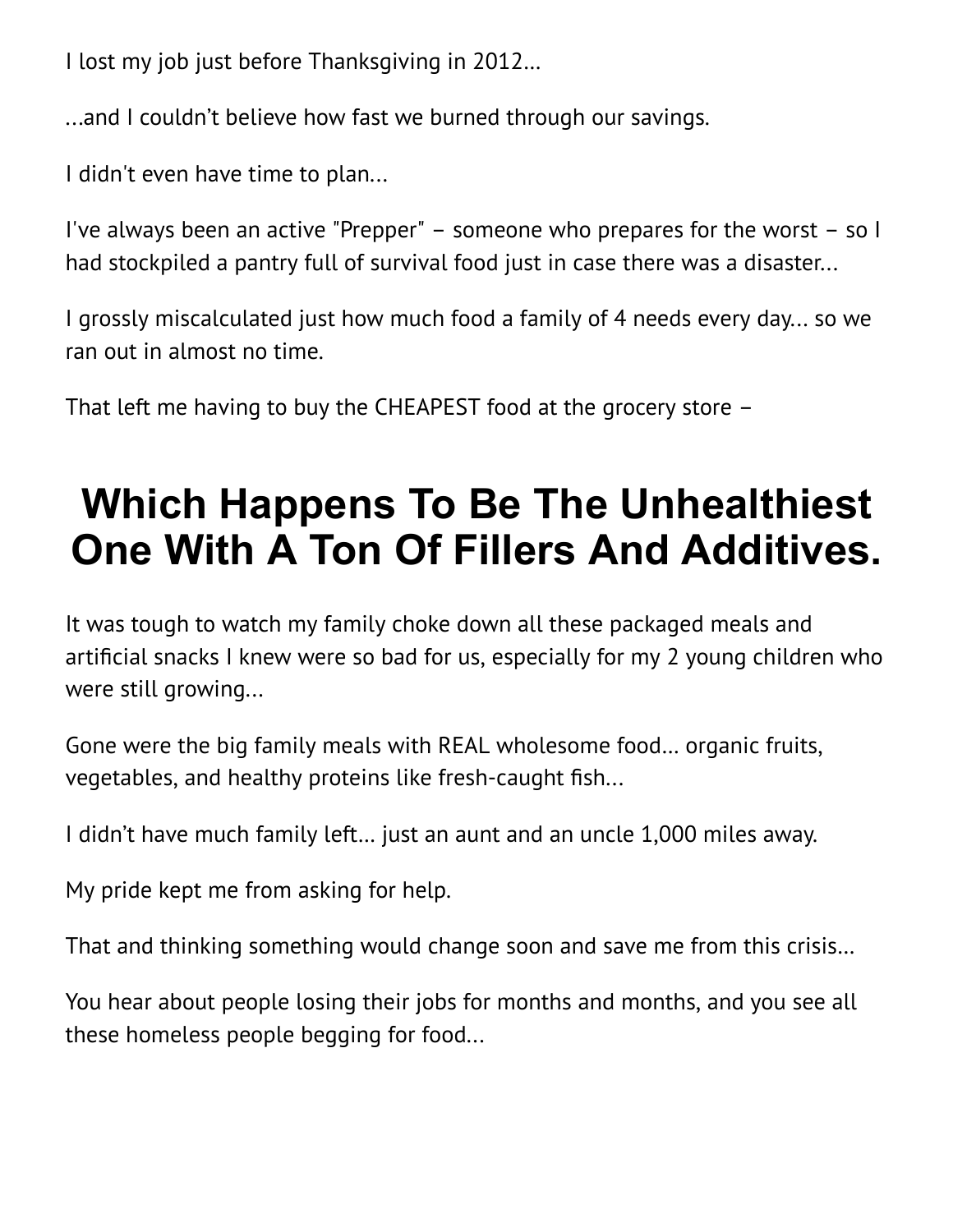#### But You Never Think It's Going To Happen To YOU!

Until it does… like it did to me outta nowhere.

Just as a natural disaster would leave all of us so hungry…

Another month passed with one failed job interview after another…

I was desperate and starting to panic…

We had gone through all the food in the refrigerator and freezer, and even the garage…

I found myself not having enough money to feed my family anymore...

So I walked next door to my neighbor-friend for both comfort and advice...

My neighbor had about the most common sense of anyone I knew, so I figured if anyone could give me ideas about how to solve my food and money issues...

...he would be the one.

After an hour on his couch telling him my pitiful story, he got up and motioned for me to follow him down the hall.

He said he wanted to show me something no one knew he had...

Oh boy, I thought to myself.

Wonder what he's going to show me...

I say this because my neighbor friend was a MUCH BIGGER and much more serious Prepper than I was...

He had all the best stuff and was very serious about making ABSOLUTELY SURE head everything he'd ever needed for eternity should the shit actually hit the fan.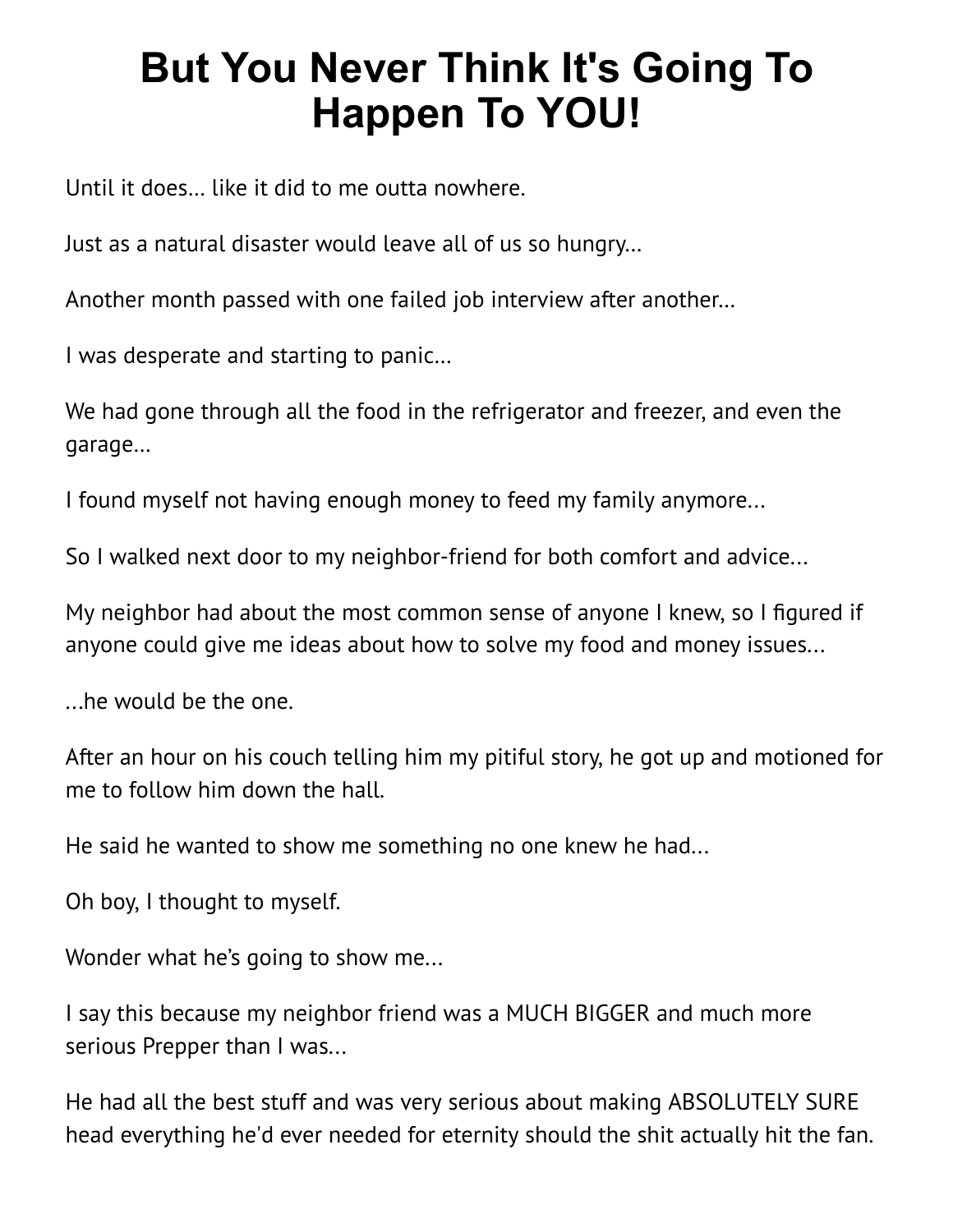So we walked down the hall and came to this little tiny alcove he had in his house ... kind of a wasted space in his house design that was only about 2 square feet...

And I couldn't BELIEVE my eyes!

# There It Was In All Its GLORY...

Teeming with the healthiest, most PERFECT FOOD I'd ever seen...

He had everything in this little "secret garden" of his:

- 5 different kinds of lettuces...
- Carrots, broccoli, and kale...
- Red ripe tomatoes...
- Big potatoes and all kinds of different beans...

Huge red strawberries were hanging off plants like big red ornaments on a Christmas tree!

He had all the strawberries he could eat in the dead of winter!

It was like he had an all-you-can-eat salad bar right in his own home 24/7/365 days a year!

As my eyes took in this cornucopia of a feast, my mouth started watering with delight...

It was like I was hungry in a whole NEW way...

I wasn't just hungry because my stomach was empty...

I could actually feel my body...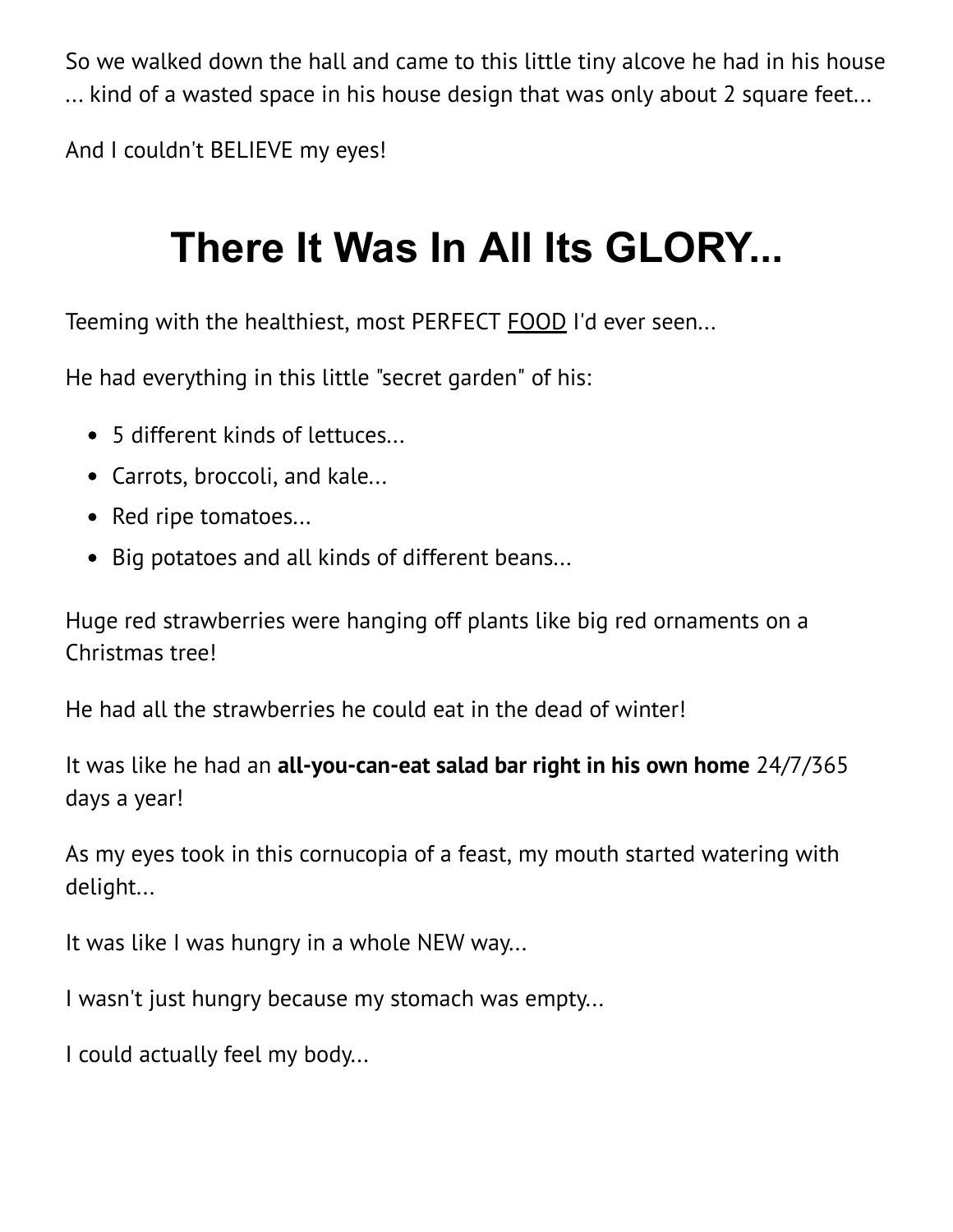### Craving For All This WHOLESOME Nutrition...

…all the vitamins and minerals, antioxidants and fresh food that I didn't eat enough of even when I had the money to buy it...

Clearly, my neighbor had built a way of life and eating that was FAR SUPERIOR...

And talk about being able to take care of your entire family no matter what chaos happened on the outside or in your personal life!

I realized my neighbor was the person that Abraham Lincoln was talking about in the story – the one I just told you – the person who achieves  $\overline{\text{TRUE}}$  FREEDOM when he or she doesn't have to rely on anyone else…

Especially for food, which I now realize is...

## The #1 Thing My Family And Everyone Else MUST HAVE Every Single Day...

And oh boy if I had a little system like this right about now, I'd have far less to worry about...

He had all the fresh food and fresh water he could ever need in this weird little concoction of a self-contained eco-system...

What is this? asked...

Where did you get it?

This here is my "Make sure I eat the BEST food everyday no matter what happens" SYSTEM...

At first I got this because I realized it was the most important Prepper's equipment I could own…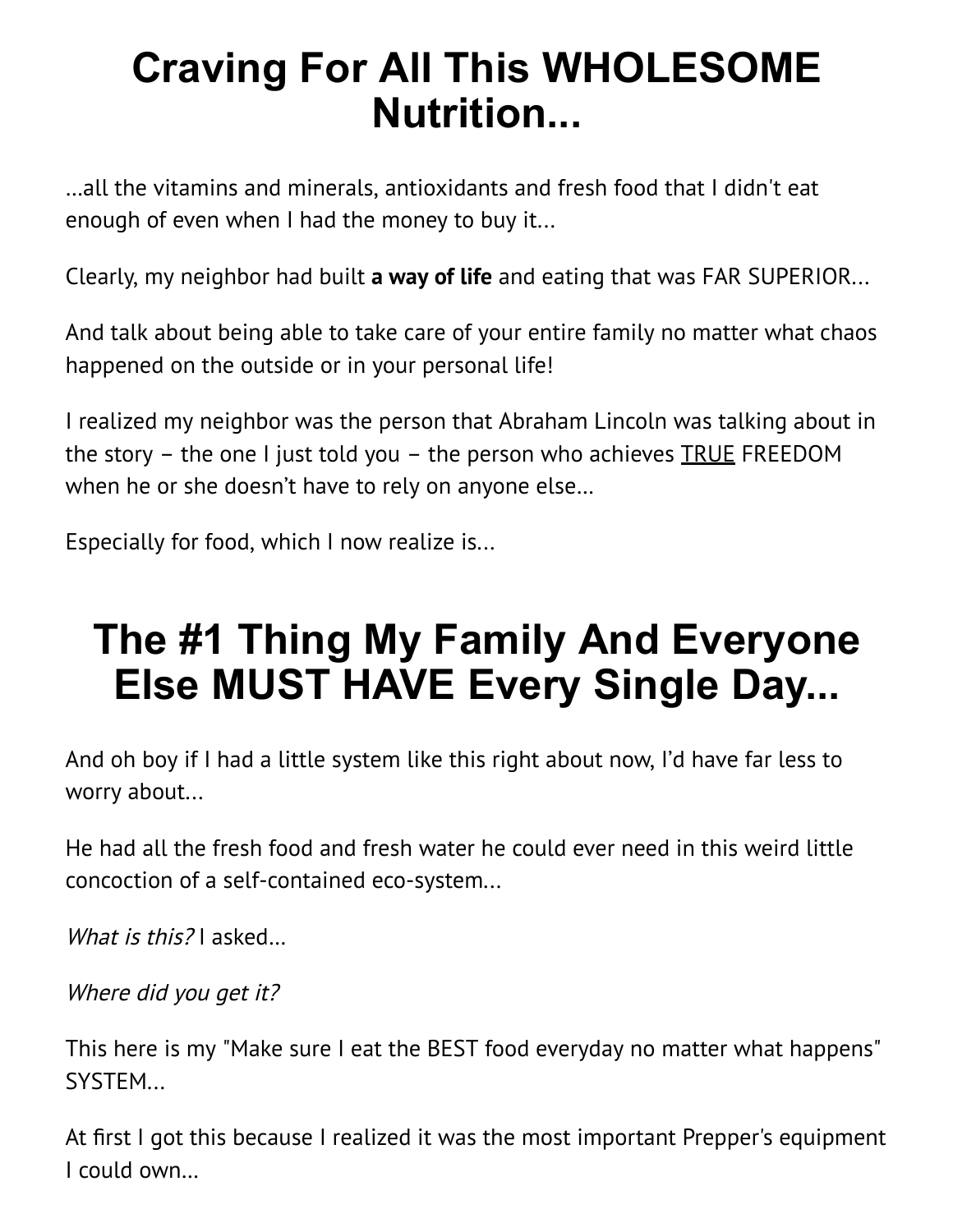You don't have to be a Prepper to know if you run out of food and fresh water during a disaster, you'll be in a world of hurt.

This assures I have both at all times.

It's like my FOOD INSURANCE to guarantee my family will always have enough to eat no matter what...

For me, I was glad I didn't have to rely on that expensive "Survival Food" crap that could run out on you before order is restored...

You know as well as I do that...

## There's No Government Agency Coming To Our Rescue In The Middle Of Chaos...

Within days, all the grocery stores will be looted clean of every last scrap of food, and roads could be closed for months keeping truckers from bringing in more.

No way am I going to be at the mercy of someone else for my personal food supply...

In fact this "Mini Garden System" pumping out all this endless food is my answer to a lot of things besides survival...

Like how much money it's saved me over the years...

I save about \$100 a month every month on my food bill and savings in gas...

I don't have to drive to the grocery store as much...

...and I now I don't have to pay through the nose for organic food and fresh fish...

I don't have to worry about pesticides, GMOs and toxins in my food.

And it's a FUN little thing to have around…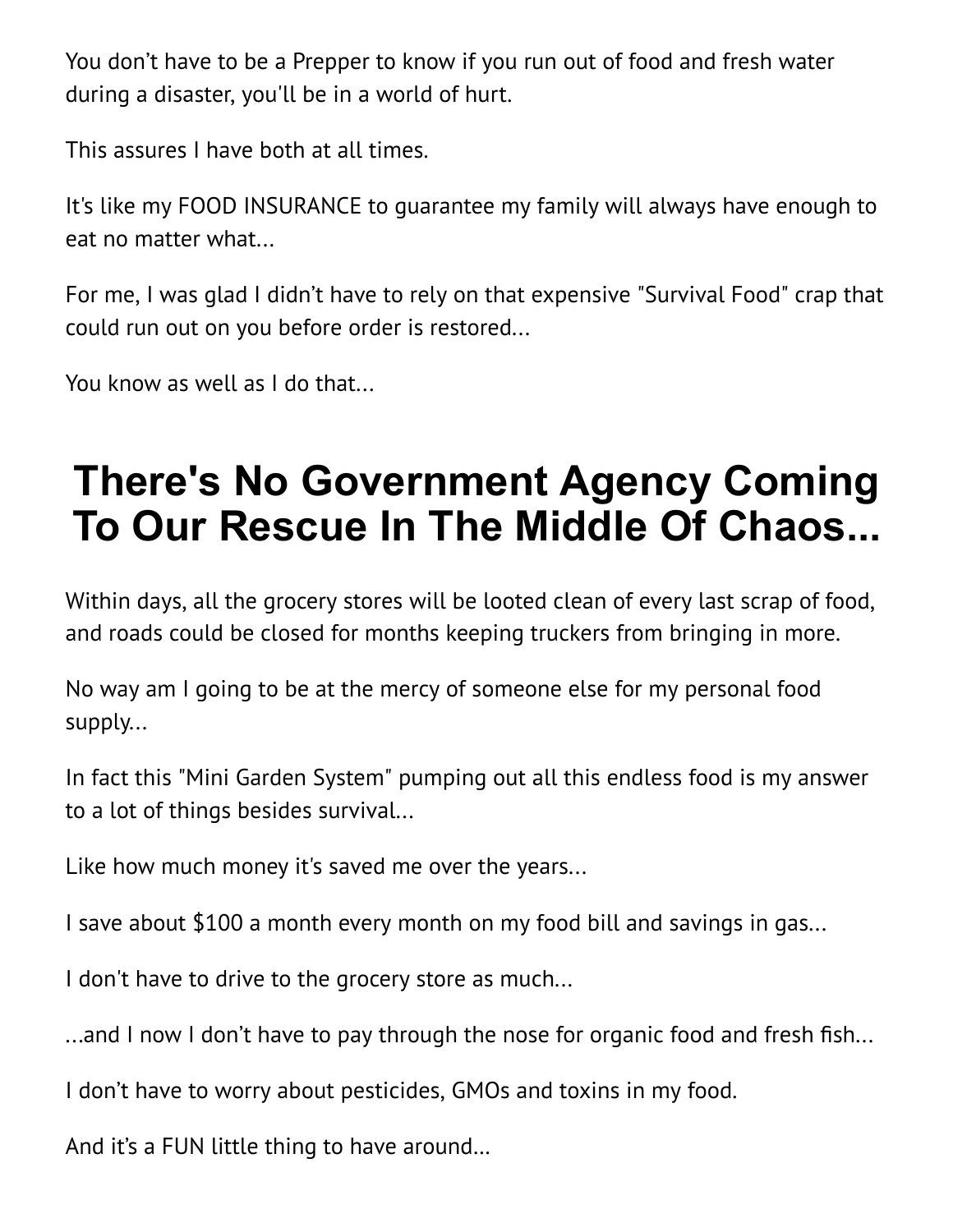My kids have an ongoing race every day to see who can get to the new berries first…

They don't even care about chips and cookies anymore…

Now they can get all the naturally sweet fruits and vegetables they want at any time and have FUN picking it themselves.

The whole family likes to see what's popping up fresh and new every day for us to eat…

WOW! Is all I could say…

# That's Super SMART.

I cannot believe you had this full-on food-making system right next door to my house in the middle of the neighborhood and I didn't even know it...

Can you have it outside too?

Sure, it can work just fine outside and it's portable.

You can move it inside or outside whenever you want...

Or pick it up and take it with you if you have to leave quickly...

...like if a disaster hit or you had to move out for whatever reason.

Did it cost a lot? I asked.

Nope. That's the beauty of this thing...

# It Costs Almost Nothing To Get It!

It's called a "Miracle Farm" -- from the top expert on this system...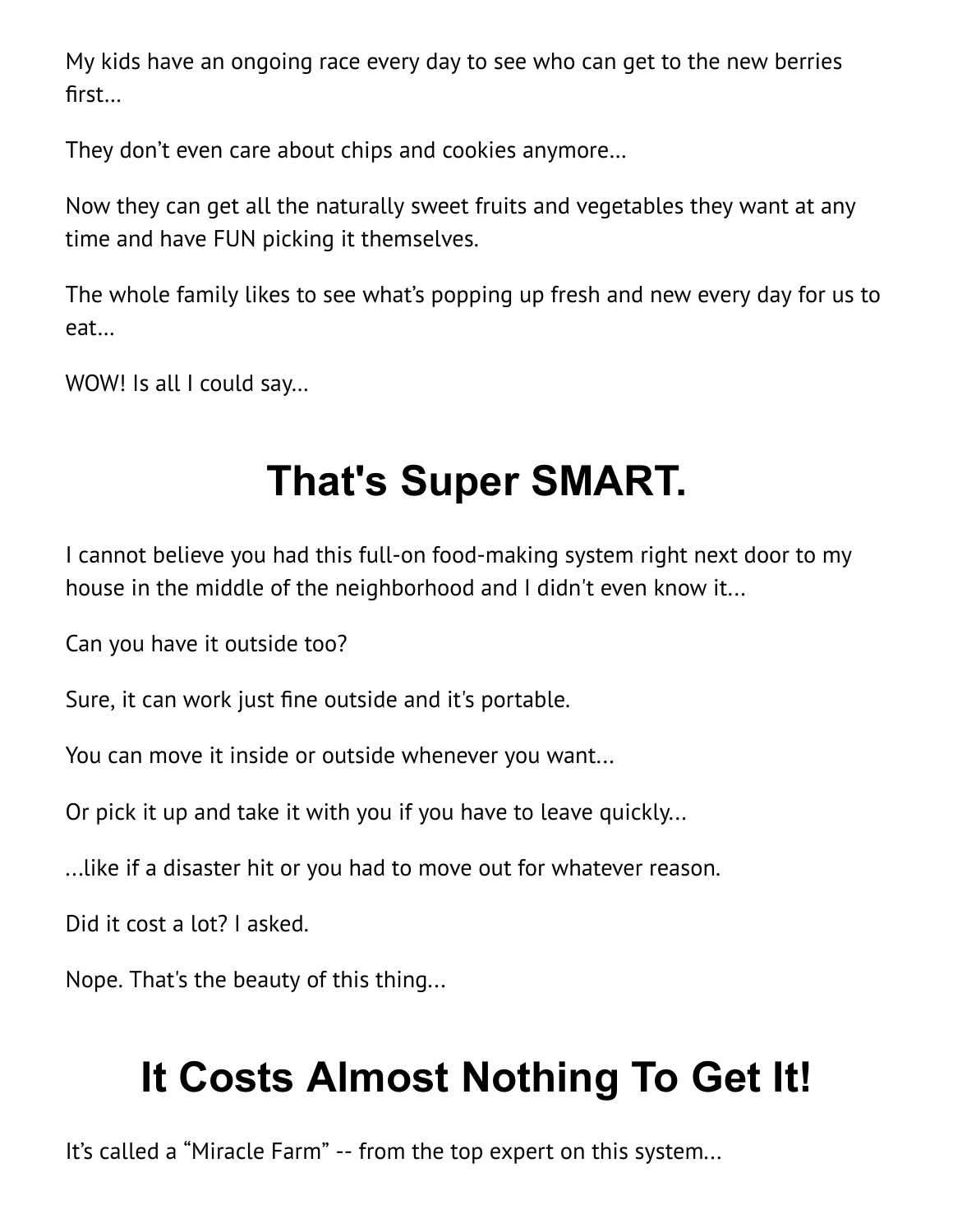What?! You're saving \$100 bucks a month every month on something that costed you almost nothing!

Yep… I made one quick run to Home Depot for a few parts and had the other parts I needed already lying around in my garage...

All I needed was someone who knew what they were doing to tell me how to do it… and believe me…

I learned from the best…

My 10-year-old followed to put it together in less than 2 hours...

It was a total no-brainer.

A survival expert friend of mine turned me onto it, and it totally changed my life for the better since then.

Eating more fresh food is what every doctor and nutritionist tells you to do...

Plus I'm ready for anything... a job loss like you're going through, the big earthquake... whatever.

#### This System Produces 24/7/365 Days Every Year, Year After Year...

so I know I'll always have all the food and clean water I need no matter what happens.

It's the cheapest Peace of Mind you can buy!

Hey... can I pick you a few bags of fresh fruit and vegetables to take back to your wife and kids for dinner? And I have plenty of fish here underneath...

Underneath! I said.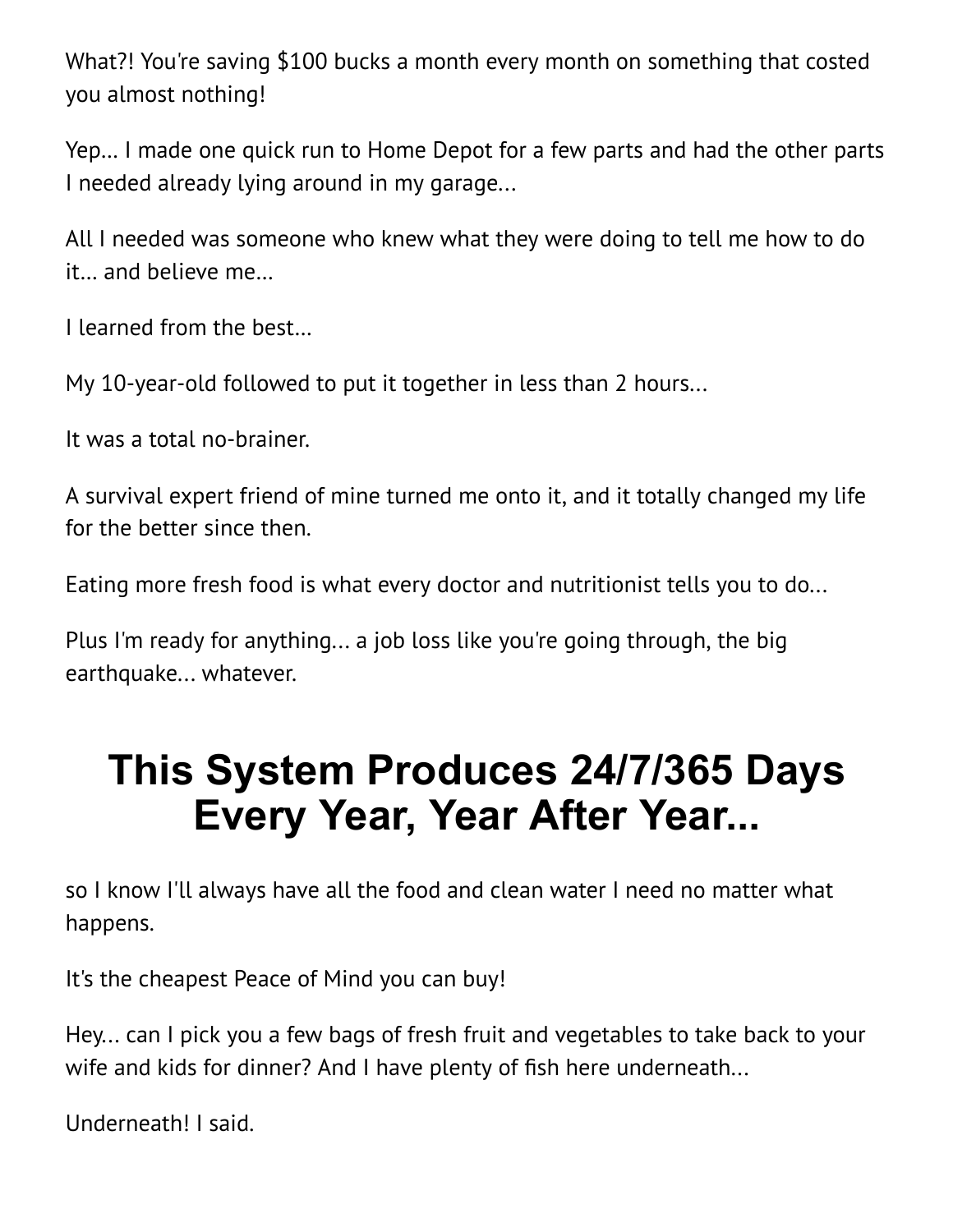What do you mean you have fresh fish underneath?

Look here... this is how the system works...

And he went on to show me exactly how this little yet ingenious set-up worked almost magically to give him all the fresh food he'll ever need.

I went home just...

# Totally Blown From The Discovery.

He gave me 10 bags of fresh produce and enough fish to feed my family for a week... and he STILL had enough tons of food!

I'll tell you about this system in a moment, but ãrst, I have to tell you that this Personal Food Farm solved so many problems for me...

It became my life's mission to share this INCREDIBLE system with others... so people just like you can:

- Avoid having to pay the high prices for organic fruits and vegetables and fresh-caught fish and save time not having to go to the store so much...
- Not only ENJOY all the DELICIOUS food you can now EASILY grow in your own home, garage, or backyard...

...You'll also ENJOY the Peace of Mind that comes with knowing you'll never be without food should you find yourself in crisis times like I did...

You'll discover HOW-TO become COMPLETELY SELF-RELIANT for your #1 need in life, which is food and clean water...

Just like Abraham Lincoln said in the story I shared with you earlier…

If you grow up and you still rely on someone else to take care of you...

Like an employer in my case because without money, I couldn't buy food…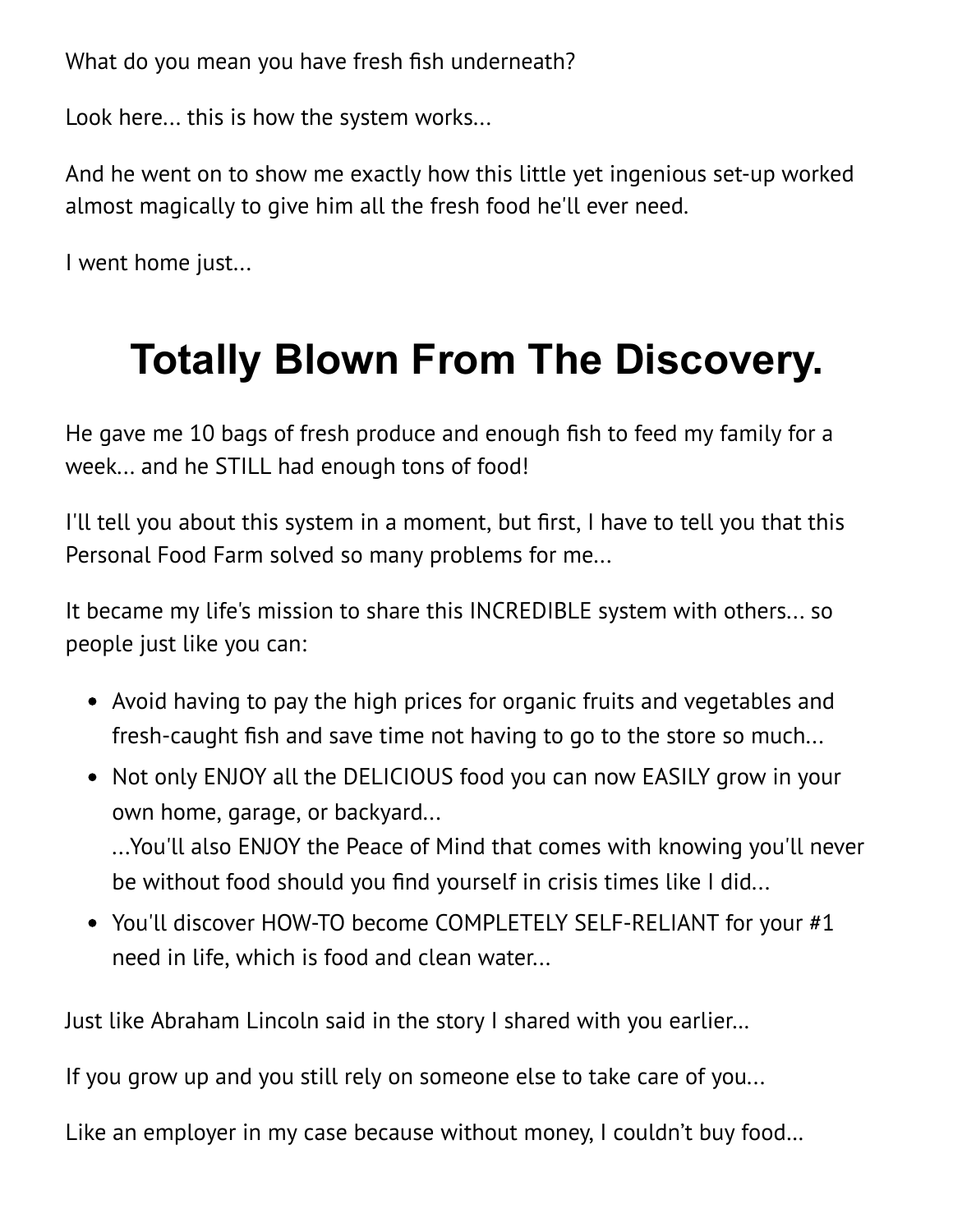Or the government to take care of you and make sure you have enough food should disaster strike…

Then you are a slave to that person because they hold the power of giving you what you NEED to live.

That's why I went back over to my neighbor friend's the very next day and asked if he could help me get a mini garden like his set up in my house, or maybe on my back porch.

So he came over to my place with some step-by-step instructions he had scratched out in a notebook…

He said he'd learned them from a global expert in food systems who happened to be one of his professors in Australia, named Dr. Roe…

### This Professor Revolutionized Access To Food And How We're Able To Grow It Today…

So that anyone can have the BEST food at all times in their own home…

In fact this system is so sustainable and practical…

The U.S. Green Building Council (USGBC) is using this innovation with GREAT SUCCESS to stomp out hunger in a landmark program called Feed Hunger Now…

Which may eventually be the answer to solving massive worldwide food problems…

Such as hungry families in poverty-stricken communities…

And starvation in third-world countries.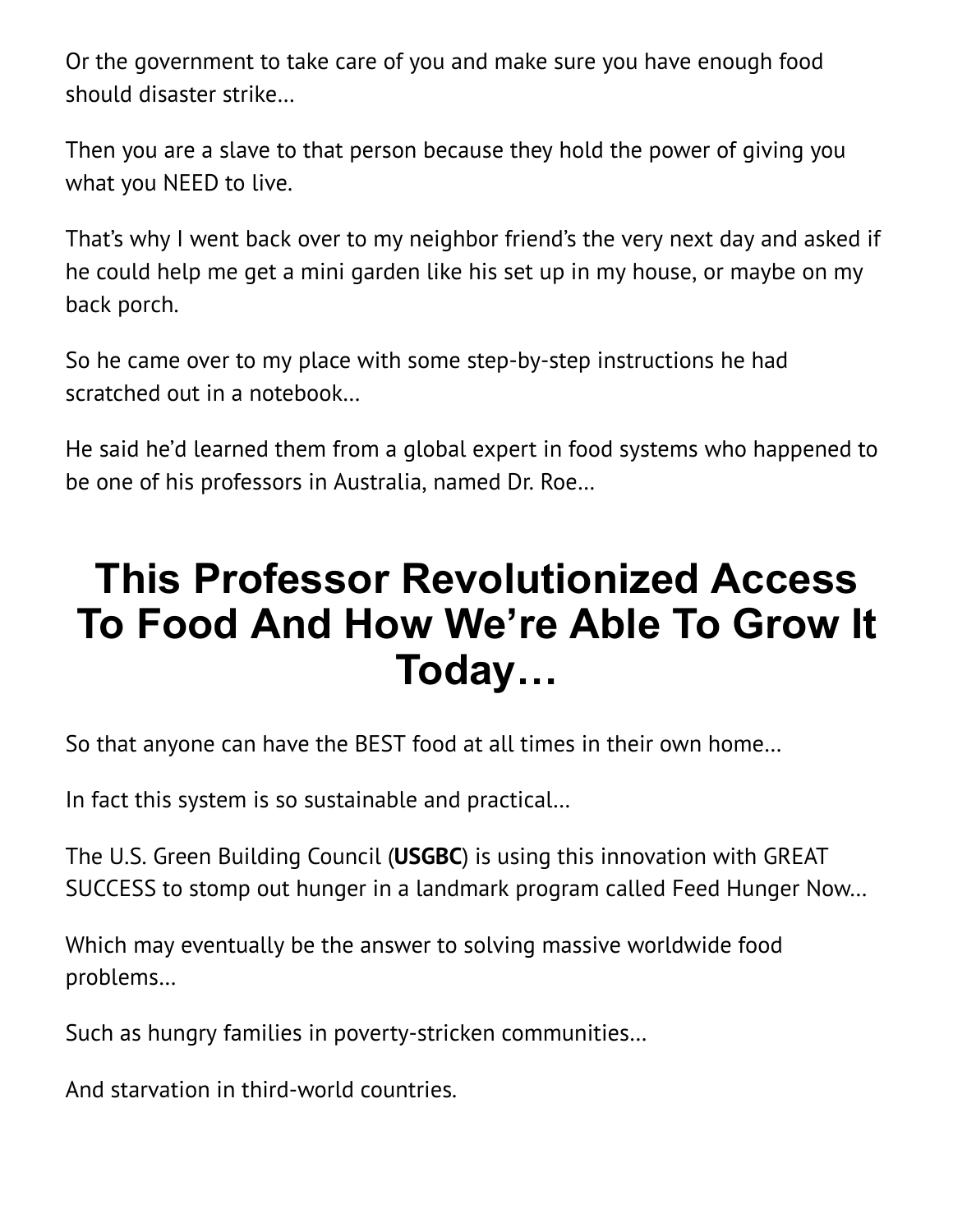#### It's Being Looked At To Solve Global And Local Hardships That Make It Hard For Millions Of People To Have Good Fresh Food Every Day…

Such as war, droughts, soaring food prices, and job losses hitting home.

This system is currently being tested and pushed to provide the freshest highestquality food to the masses all over the world…

So as you can see… it can EASILY pump out more than enough food to feed a single family like yours day in and day out...

…even if you have 10 kids!

My buddy grew tomatoes, bell peppers, cucumbers, a bunch of different lettuces, kale, strawberries and blueberries…

And those are just what he chose to grow...

You can easily grow pretty much any produce you want to eat with this system.

And it will also provide gallons of purified drinking water to your family during any emergency.

But the most important thing is that it costs almost nothing to set up and you can do it all on your own…

And once you set it up and let it run...

## You'll Never Have To Spend Another Dime On Food And Water Ever Again.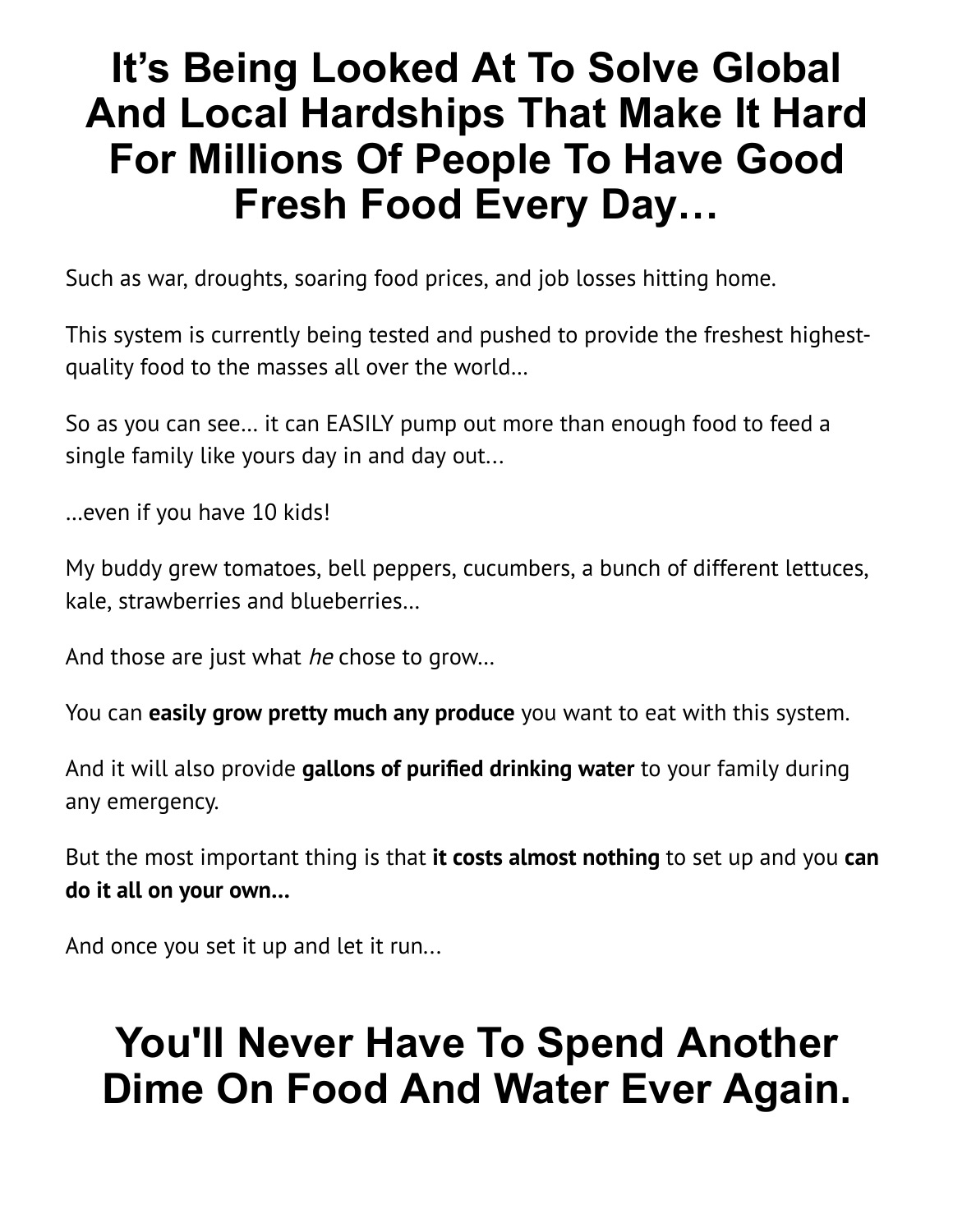There are different systems out there but my friend said this particular system is like no other…

He showed me how it **Combines The Best Of All The Other Systems** out there...

One of the system's key components is the red wiggler worms … just like the ones I first showed you a picture of.

He explained how they play a very important and unique role in what makes this food system so much better and easier than any other system in the world and on the market today…

The worms add key nutrients and richness to the soil, which then produces fruits and vegetables that are far SUPERIOR and HEALTHIER than even the best organic food you can buy…

There's also a live fish component to it... but I didn't even see the fish when I first saw his garden in his hallway…

It was so compact, mess-free, and the fish compartment so neatly built-in, that I couldn't tell until my friend showed me where this ãsh part he kept talking about came into play…

#### Every single component compliments the others...

The worms enrich the garden's soil – the garden feeds the fish – the fish fertilize the plants – and a continuous built-in ãltration system produces endless clean water…

#### It's The Perfect, Self-Contained Garden Of Eden…

My jaw dropped and I stared at my friend like he was making this all up.

He stared back at me like I was a man who just didn't get it.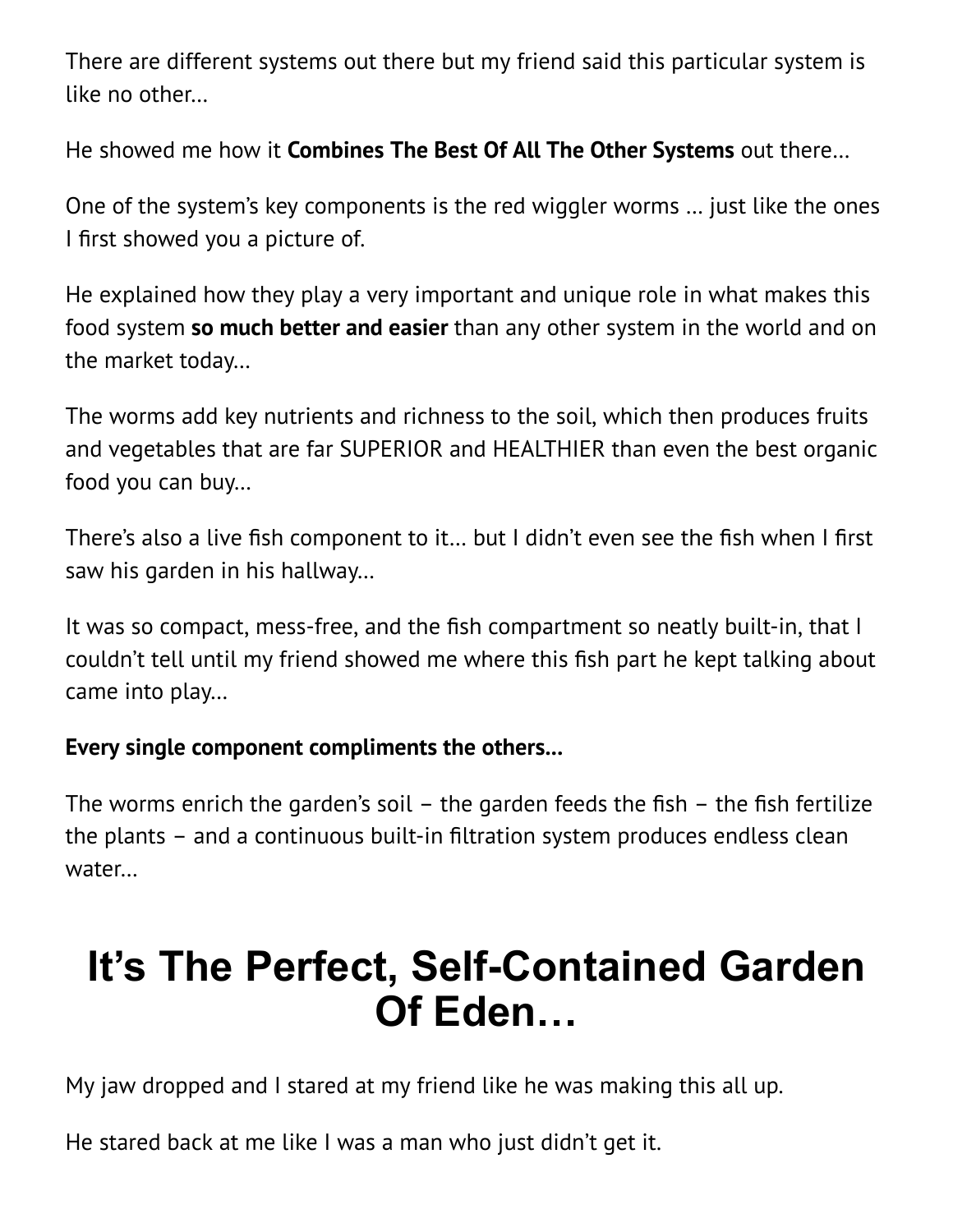It's obvious you don't believe me, he said. That's okay – I actually get that a lot.

And with that, he launched into the incredible explanation of how this **Perfected** System in self-sufficiency works.

He went on to prove right then and there just how EASY and QUICK it is to set up by asking if my 12-year-old son was available to help…

We collected the few parts the instructions said we needed…

And then called my son Troy out to the patio and gave him the instructions.

Like most kids, he loves to build things, so he was more than up for the challenge.

However, it was no challenge at all for this 12-year-old to follow the steps…

He put the whole thing together all by himself in just over an hour…

As I stood watching in complete AMAZEMENT...

# My Own MIRACLE FARM Was Coming To LIFE In Only One Afternoon…

I could hardly contain my EXCITEMENT of what we were bringing into our home…

Of not just having all the food we could eat while I was out of work and money…

But also the FOOD INSURANCE this would give us should disaster hit…

Within a month, my MIRACLE FARM was making more than enough food to feed my family with three meals a day…

### I Mean Three REAL Meals Every Day: Fresh Salads, Fresh Fruits, Fresh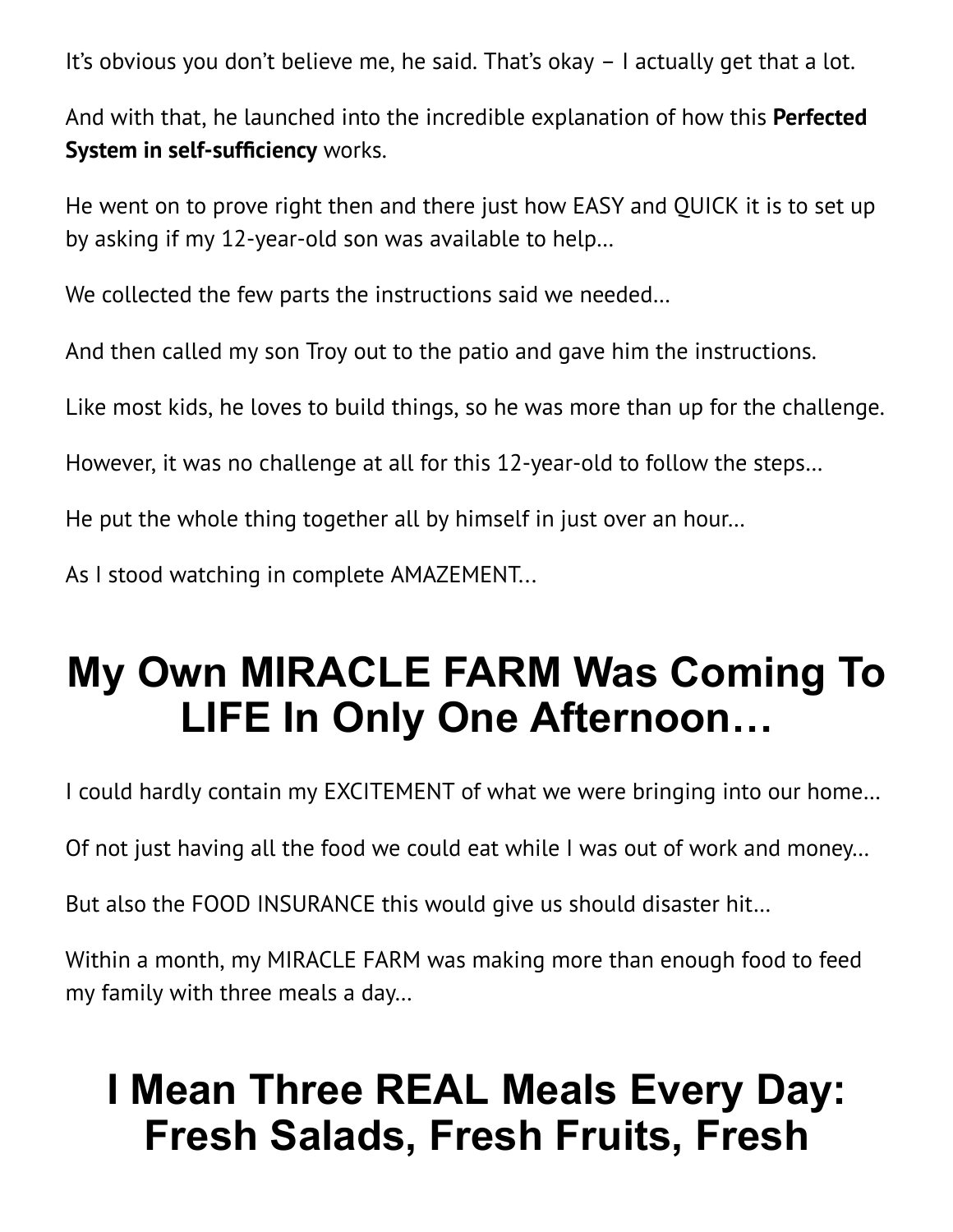## Vegetables, And Fresh Fish Filets…

At times we drank some of the filtered water from the system and then needed to replace that water, but not often.

Still, it sure was comforting to know that if any kind of disaster hit home, and water supplies became hard to come by… we would have fresh clean drinking water at our disposal…

And that we could take several gallons of water from it without disrupting our micro-farm's little self-contained ecosystem.

To know I had the power to keep my family nourished, safe, and completely selfreliant was a really great feeling.

To not have to worry about for food, or ask the government for handouts, or put a burden on others because I couldn't provide for my loved ones and had hungry mouths to feed was the most peace of mind I've ever experienced…

And to know that even in some of the worst conditions should war or disaster hit my neighborhood…

...that my family and I could not only survive…

...but THRIVE, well, that was just a comfort like no other.

I thought of all the desperately vulnerable families living on the edge from paycheck to paycheck or no paycheck at all whose lives could be so different with this system…

I thought of Preppers around the world who didn't know a MIRACLE FARM even exists and is so easy to put in place...

Of how they're doing good by focusing on preparing for a disaster… and probably already have an emergency stockpile of food and water...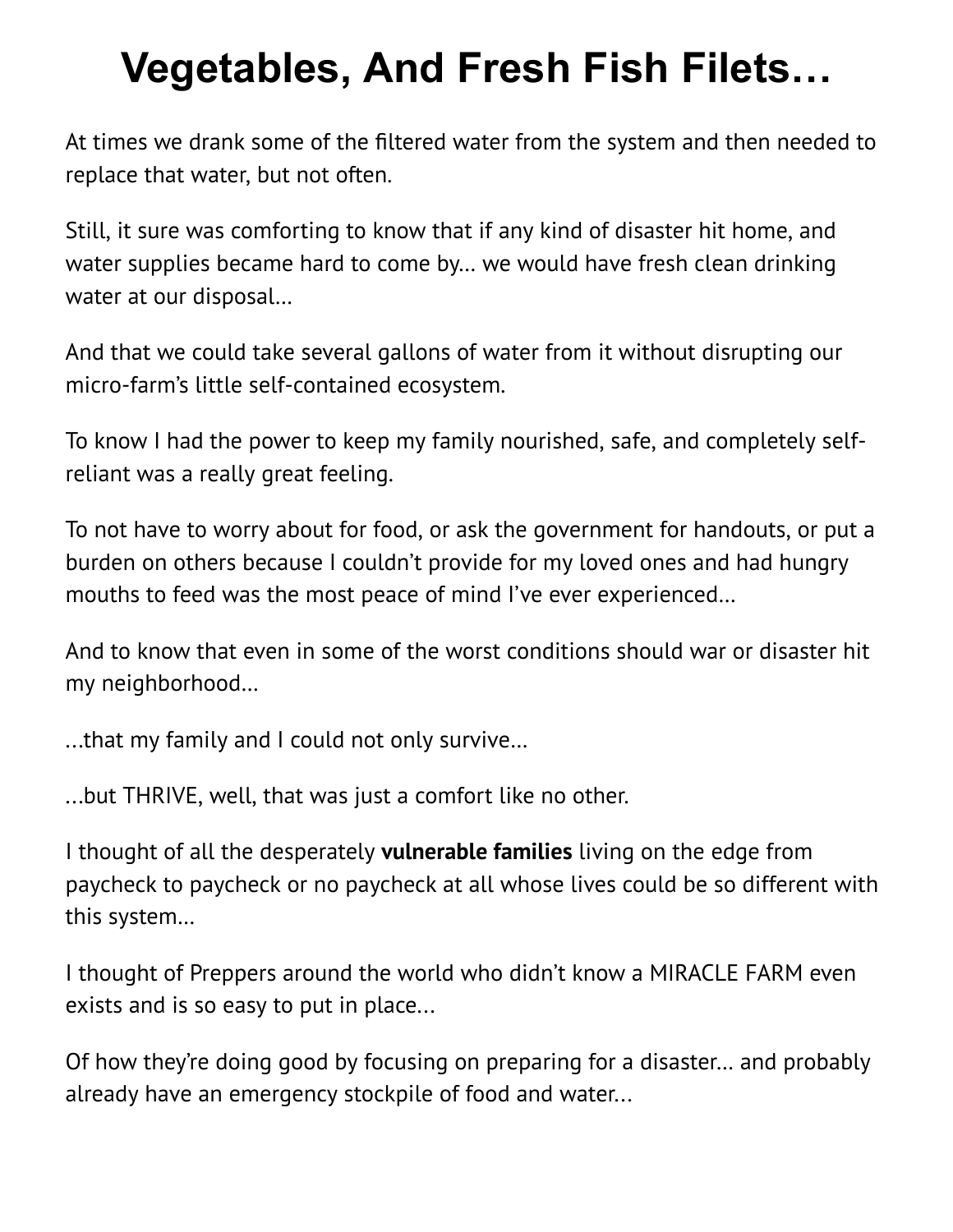...but who don't realize how quickly it runs out, and how easy it is for their stockpile to be stolen…or looted…when stuff hits the fan.

I was glad I was now...

### Fully Prepared And Completely Self-Sufficient…

Months later I finally did find a job and had money flowing in again...

I started to realize different reasons I was so thankful for my MIRACLE FARM…

Like the CONVENIENCE of not having to go to the store so much…

And how it saved me a ton of time and money by not having to rely on grocery stores for all my food…

I loved knowing I would never have to rely on ANYONE OR ANYTHING for my personal food supply, even if a disaster turned the outside world upside down…

That I'd always be eating TRUE organic food…

#### Without All The Chemicals And Toxins Food Producers Are Sneaking Into The Public Food Supply Right Under The FDA's Nose (And Getting Away With It)…

Honestly, I thought it was pretty dang COOL having all the wholesome fresh food I could eat right outside my kitchen door on my covered porch.

The other night we had some friends over for dinner, and everyone MARVELED at how BEAUTIFUL my MIRACLE FARM was…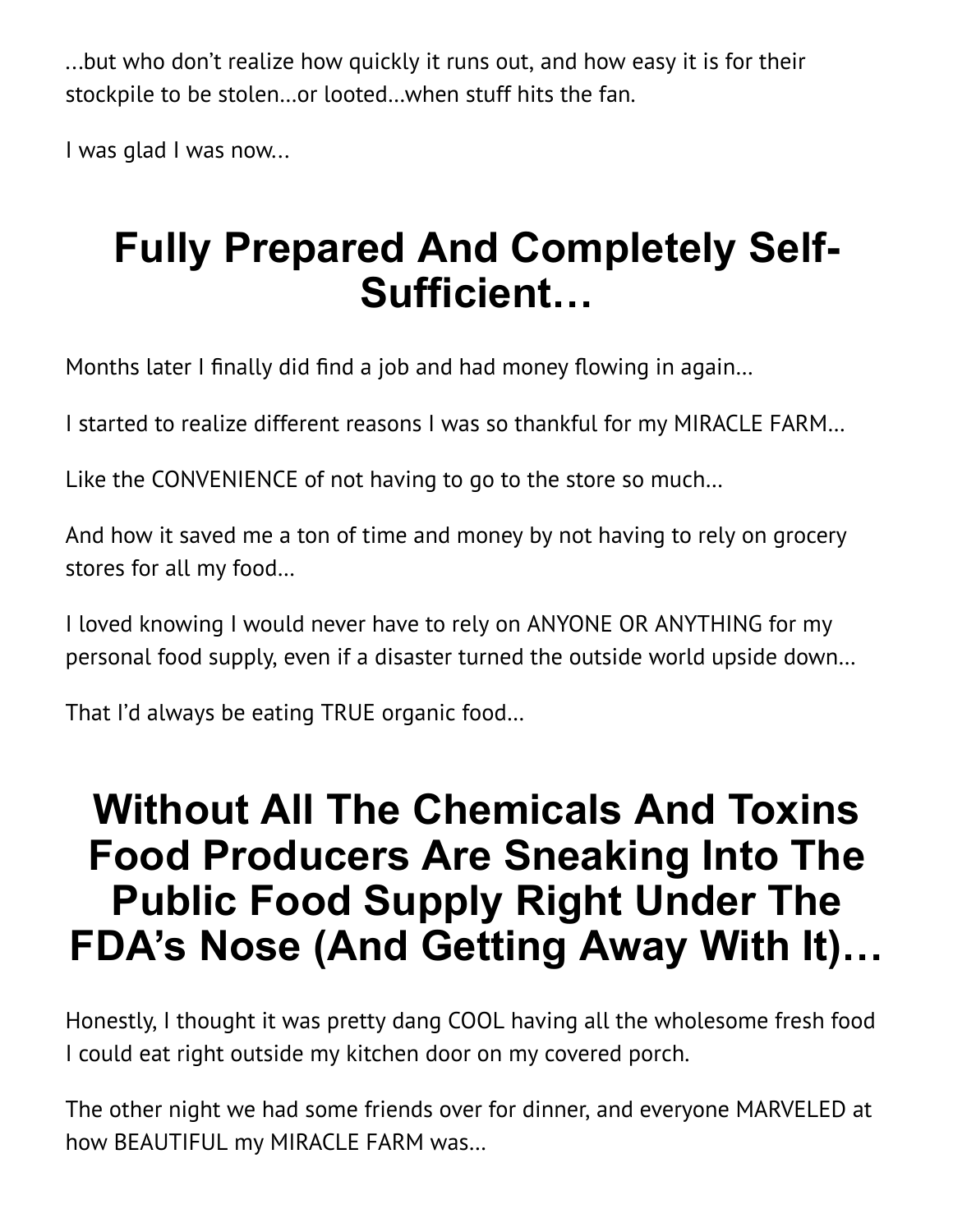It was the hit of the party…

It was so FUN to show off and pick all the ingredients for our dinner right as they stood there…

I picked everything myself and brought it into the kitchen…

I was cooking vegetables that were so much fresher…

They were far more DELICIOUS compared to store-bought food that takes 4 to 6 weeks or more to get from where they're grown to the store shelves and sit there until someone buys them…

I have 3 friends who are fitness buffs and one is a certified nutritionist...

They all said my...

### MIRACLE FARM Is A Healthy Food Eater's DREAM!

Having all this great food right in my own house changed my world so much and so many friends wanted to know how they could get their OWN…

I realized that Dr. Roe's survival masterpiece was something every single family needs to know exists…

So I asked my friend if he'd be willing to make this information available to EVERYONE… and make it so everyone could easily afford to have one…

#### And That's How The MIRACLE FARM BLUEPRINT Was Born.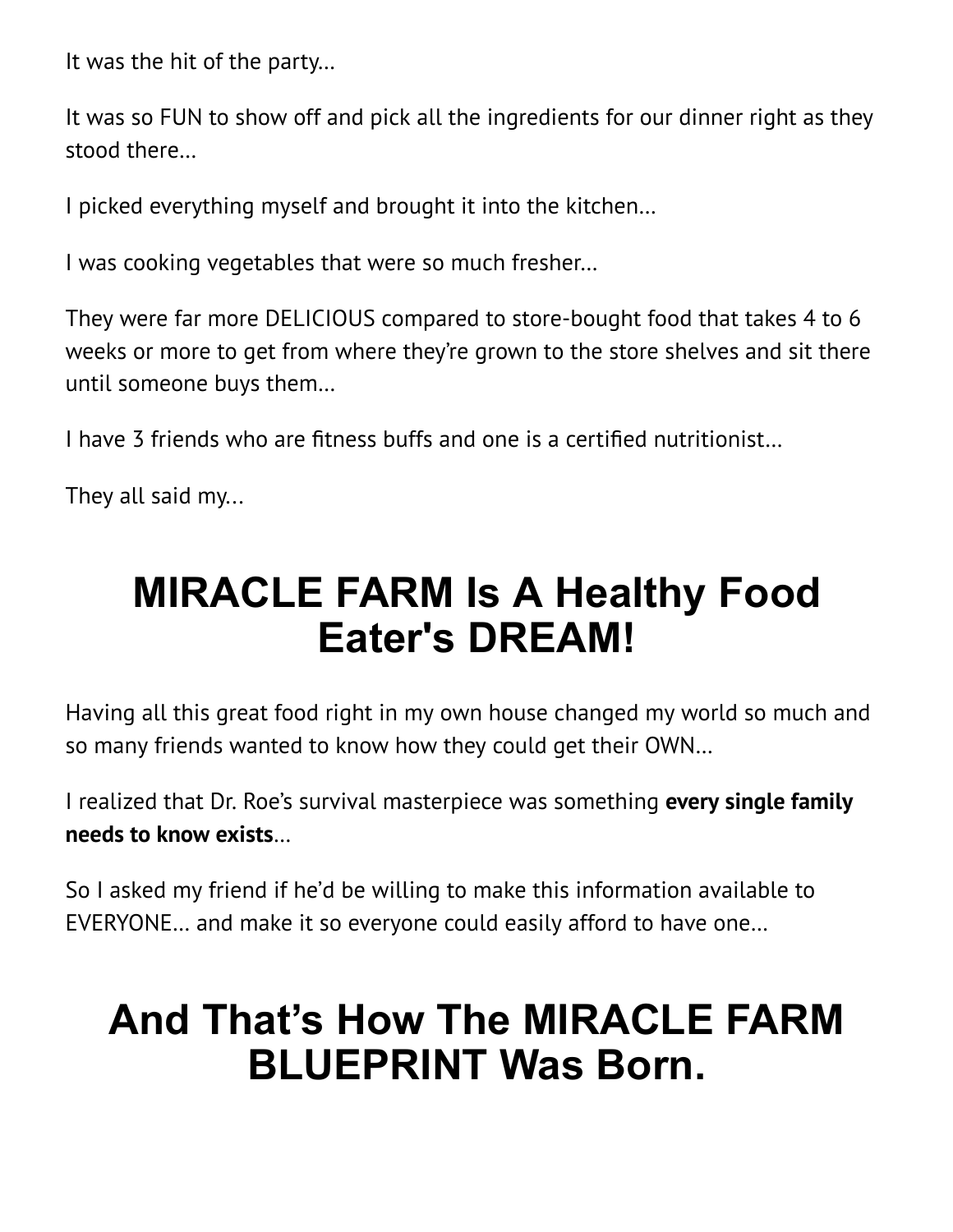

We wrote and recorded "over your shoulder" video instructions that make setting up your own MIRACLE FARM such a no-brainer and so inexpensive…

Just 1 month of SAVINGS of not having to buy fruits and vegetables from the store more than covers the LOW PRICE we decided to offer the Blueprint today …

I'm giving regular people like you this proven, EXCLUSIVE step-by-step instruction to your own MIRACLE FARM for practically nothing…

Plus several special free gifts you'll only find HERE today...

I can assure you that I've done my research and although there is SOME information regarding similar but inferior systems…

Nowhere will you find the quality and the accuracy of the full-color, step-by-step, take you by the hand instructions I offer.

You won't find DETAILED instructions about the system and the working principles anywhere else but right here.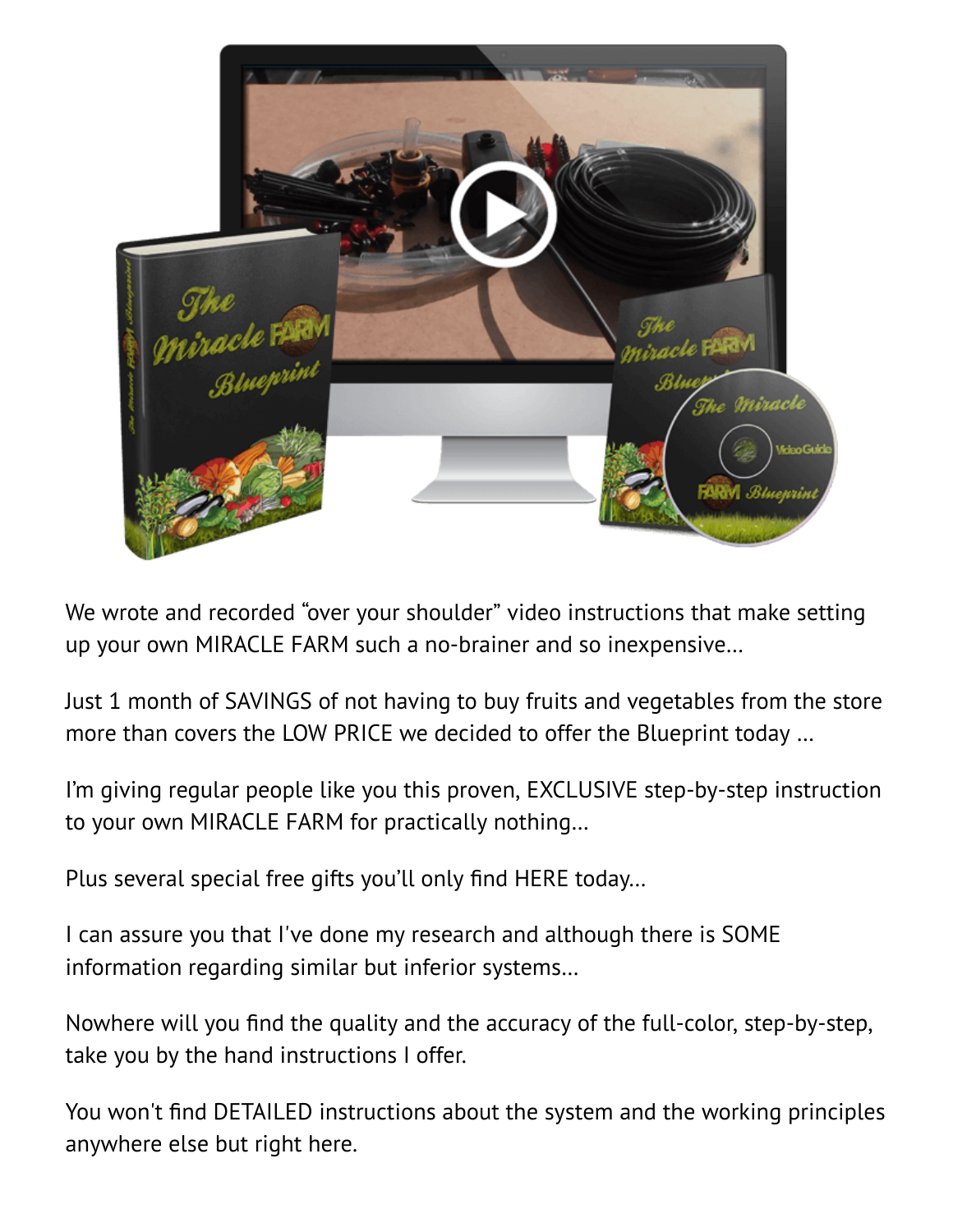Nor will you find the kind of detailed schematics and blueprints I give you today...

You won't find the kind of "over the shoulder" video instruction I give you anywhere else…

#### That Makes Setting Up Your Own MIRACLE FARM So Brain-Dead Easy That Even A 10-Year-Old Can DO THIS.

You won't find such a simple yet complete list of the exact tools and parts you'll anywhere else but here...

You don't need many parts but if you don't get the right things, it just won't quite operate the same…

You won't find any GUARANTEE of your success that following my blueprint guarantees...

You can have all my years of research based on the professor who revolutionized this system and in the trenches experience of how to successfully put together this amazing automatic food system from scratch right in your own home...

You can try to piece together instructions you might see here and there on the internet…

It may even work ... but I promise you it will take you at least 6 months to fine tune it. During all this time you'll be paying probably \$3000 or more on a bunch of stuff you don't really need.

Plus, you'll waste a lot of time on researching that you don't have to when I've done all the hard work for you and you can have the BEST, MOST COMPLETE instructions right now on your computer, tablet, Smartphone, or you can print them out...

Remember: this system runs almost entirely on autopilot...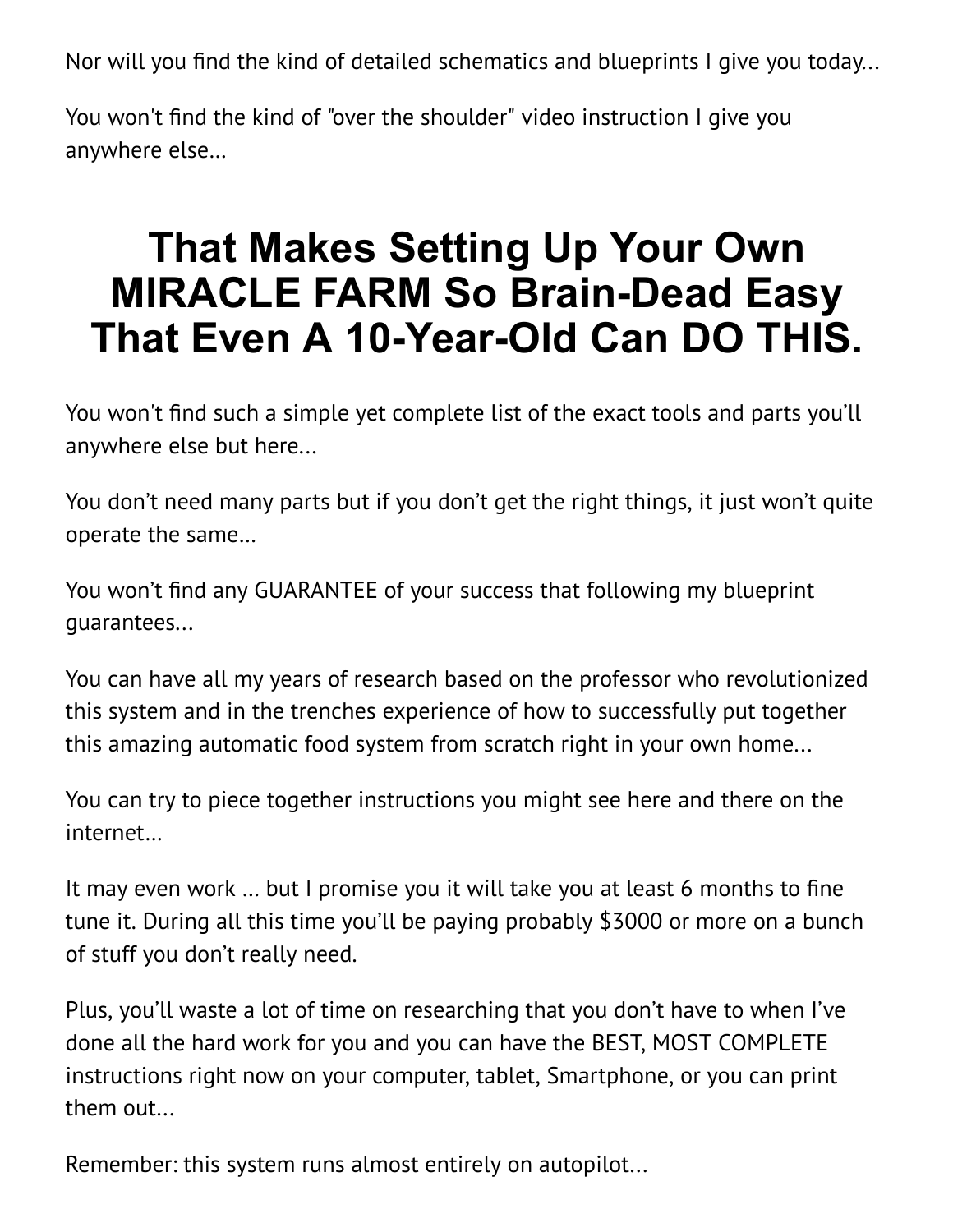### Giving You A Lifetime Of Healthy, Practically FREE Nutritious Food

And the security of having gallons of purified water on-demand...even in an emergency.

It's probably the quickest and easiest way to gain complete self-sufficiency in the world....

Even if you have never picked up a screwdriver in your life…

Even if you think you are too old or not smart enough to set this up...

We'll show you how step-by-step, what to get, how to ãnd the parts for cheap (or even free), how to assemble the parts … everything.

As long as you understand how to turn that screwdriver, play a video, and can somewhat speak English ... you can set up this system no problem.

So whether you've never touched a plant in your life…

Or you're already a home gardener or farmer…

I'm excited to tell you that this system will grow organic fruits and vegetables and fresh fish with amazing efficiency (FAST)...

Take almost no time to set-up and practically run itself (EASY)…

And cost almost nothing for you to have all the food you can eat (CHEAP)...

Right in your own home, garage, backyard… even your roof top (CONVENIENT)

### In Fact This System Gives You 6 Times The Amount Of Food Compared To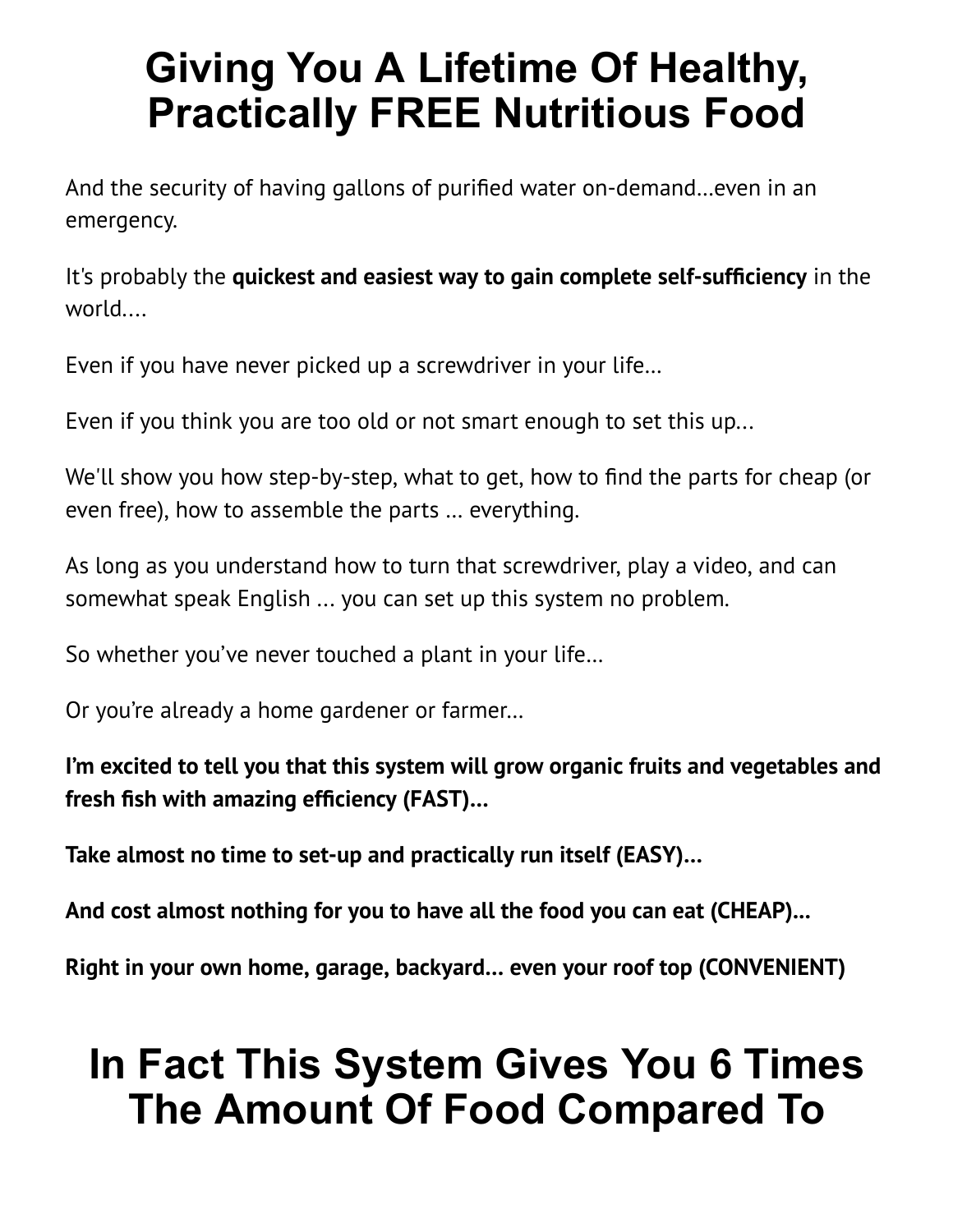#### Conventional Farming And Uses 90% Less Water.

There's no mess and once it's set up, it's good to go for life...

With almost no maintenance an absolutely no additional costs.

And can you BELIEVE… it gets even better!

Along with the MIRACLE FARM Blueprint, you also get 3 AMAZING FREE bonus gifts ... just for listening today.

#### BONUS #1: Emergency Preparation How To Take Care Of Your Family When Disaster Strikes



This FREE bonus covers the RIGHT way to BE READY for anything, including:

- What you need to think about and prepare for DIFFERENT types of disasters
- How to plan your best escape routes
- Where to group and why
- Designating the ideal 'shelter' rooms

Plus what you need to know about existing procedures in public places should you or your family not be home when disaster strikes and knowing your most reliable sources of Communication, AND...

- How to create your disaster must-have's supply kit
- First aid routines even a child can learn and perform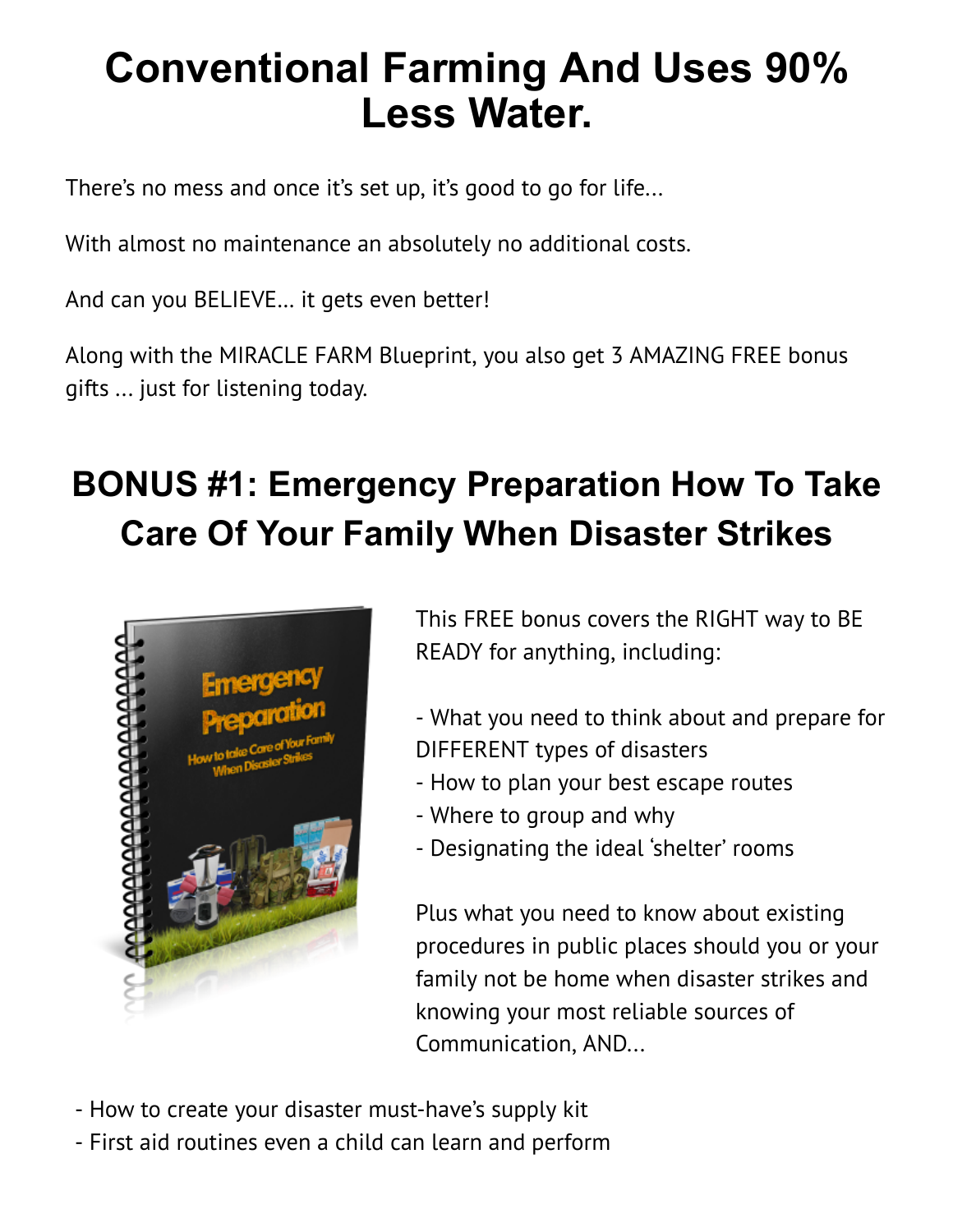- Planning for your pet's survival

- The cheapest Insurance that will replace your possessions if a disaster should cause damage to your home or contents

And much, much more…

This special report is sold separately for \$27.

#### BONUS #2: EMERGENCY DRINKING WATER



We include this because when disaster strikes, things will be very different... and one of the first things to go is clean drinking water.

Therefore:

What you NEED to know about planning, filtering, and preserving your supply of "Liquid Gold"... which is what clean water will become for you when you're in the middle of any disaster

You'll need to calculate in at least one gallon of drinking water for each person in your

family each day, plus more for cooking, bathing and washing clothes.

This FREE bonus will teach you all about managing your emergency drinking water.

You'll learn how to use your Self-Replenishing Food Farm system as a filter to clean your water from all the contaminants that leak into public systems during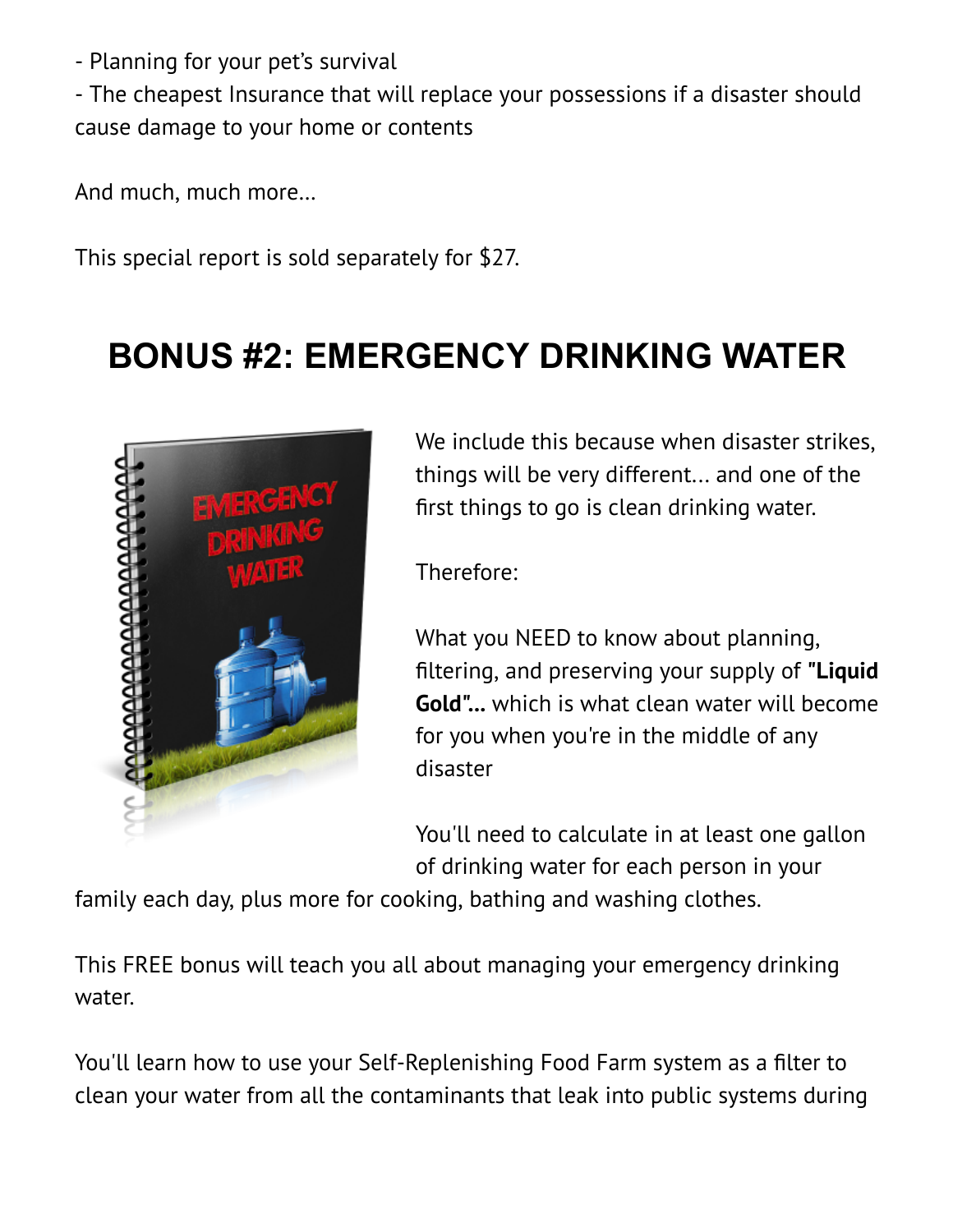disasters

This practical life-skills guide is sold separately for \$17.

#### BONUS #3: The Survival Guide To Canning And Preserving



I'm GIVING you this because I'm not kidding when I say you are going to have more food than you can possibly eat!

So now, you'll have a simple, super FUN tutorial on how to can and preserve your fruits, vegetables, and fresh fish...

You can even give your excess gourmet canned food away as a WONDERFUL gift everyone can use and appreciate, especially those in NEED...

This special report is sold separately for

\$12.95.

#### Now if you bought the bonuses by themselves, your total investment today would be almost \$60!

However, just for watching this presentation today, I have a much better deal for you…

Now I know you could just walk away and chance it that you'll never have to one day be caught without food and clean drinking water...

You can continue to hope for the best and not be prepared for the worst...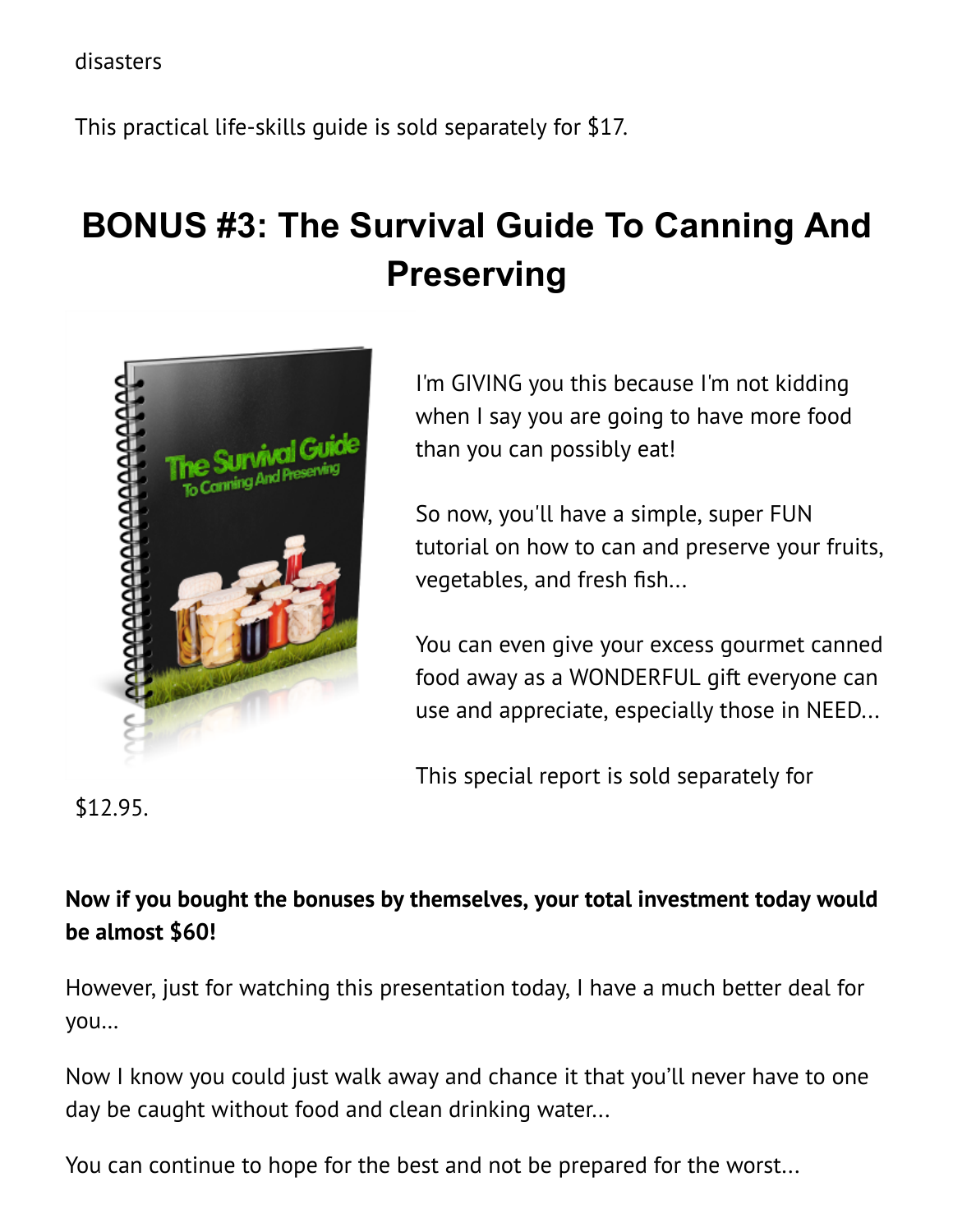Hope that you don't find yourself like I did without a job and finances getting so tight it's hard to afford good food…

And pray to Almighty God that YOU don't have to live through all the disasters that experts predict are just around the corner...

I want to help you like my friend helped me that day…

That's why I decided to offer an online-only version of MIRACLE FARM Blueprint at such an incredibly LOW PRICE today...

Today only, and only on this page... you won't even come close to paying \$100 for this MIRACLE FARM Blueprint and the 3 bonuses

Your price is MUCH LESS than that...

Cut the retail price in half... and you're STILL not close!

Your total investment today, for the Miracle Farm Blueprint including all the stepby-step instructions, parts and tools list and the high-quality "over the shoulder" video instructions, PLUS all the bonuses you now see on the screen is NOW:

# Only \$37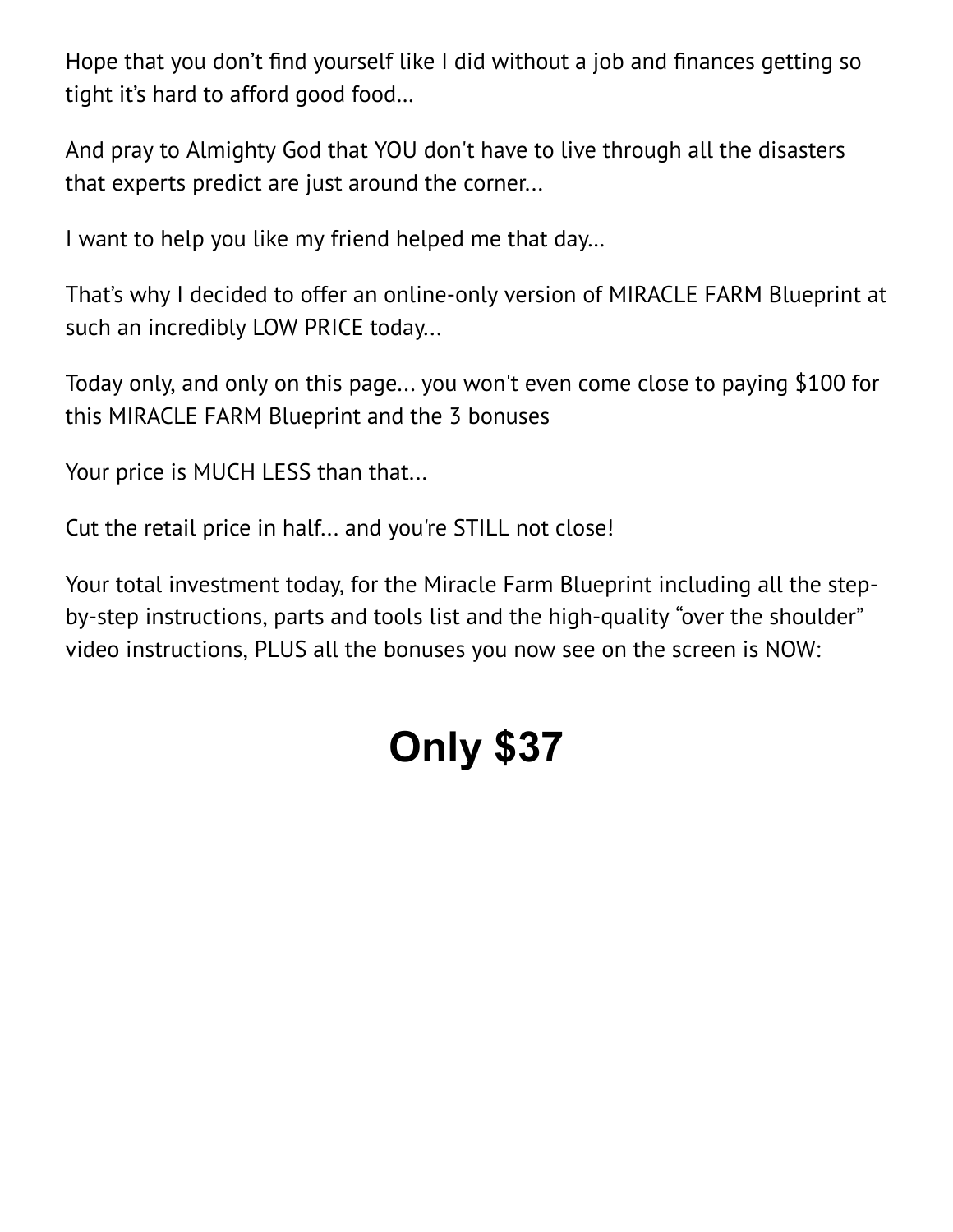

Have a look below right now:

Click on the big orange "Add to Cart" Button to lock in your discounted price today for only \$37...



[\(http://selfreplenishingfoodfarm.com/order/v2/2/\)](http://selfreplenishingfoodfarm.com/order/v2/2/)

Listen: you don't even have to decide right now...

Instead, take advantage of my Unconditional "Triple Guarantee":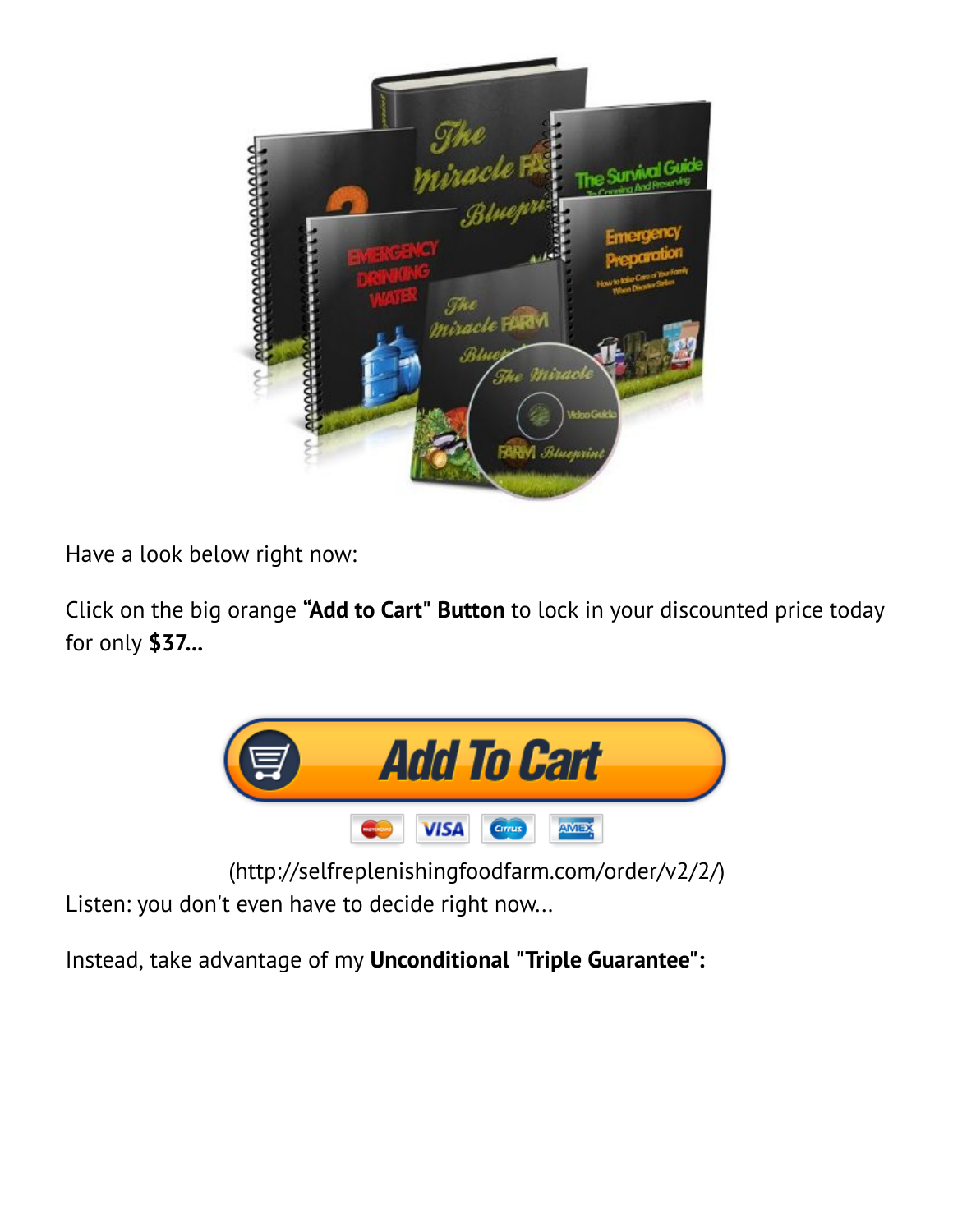

I want you to try the MIRACLE FARM ON ME for a full 2 months...

If you do not have all fresh nutritious food you can eat ... OR:

If you do not find our service and attention to your satisfaction top-notch...  $OR:$ 

Even if you don't like the FONT I use in the blueprint guidebook! It doesn't matter... You'll get every penny of your \$37 back.

No hassles, no worries, and no questions asked.

Simply click the "Add To Cart" Button below...



[\(http://selfreplenishingfoodfarm.com/order/v2/2/\)](http://selfreplenishingfoodfarm.com/order/v2/2/)

You'll be brought to our secure order page that looks like this.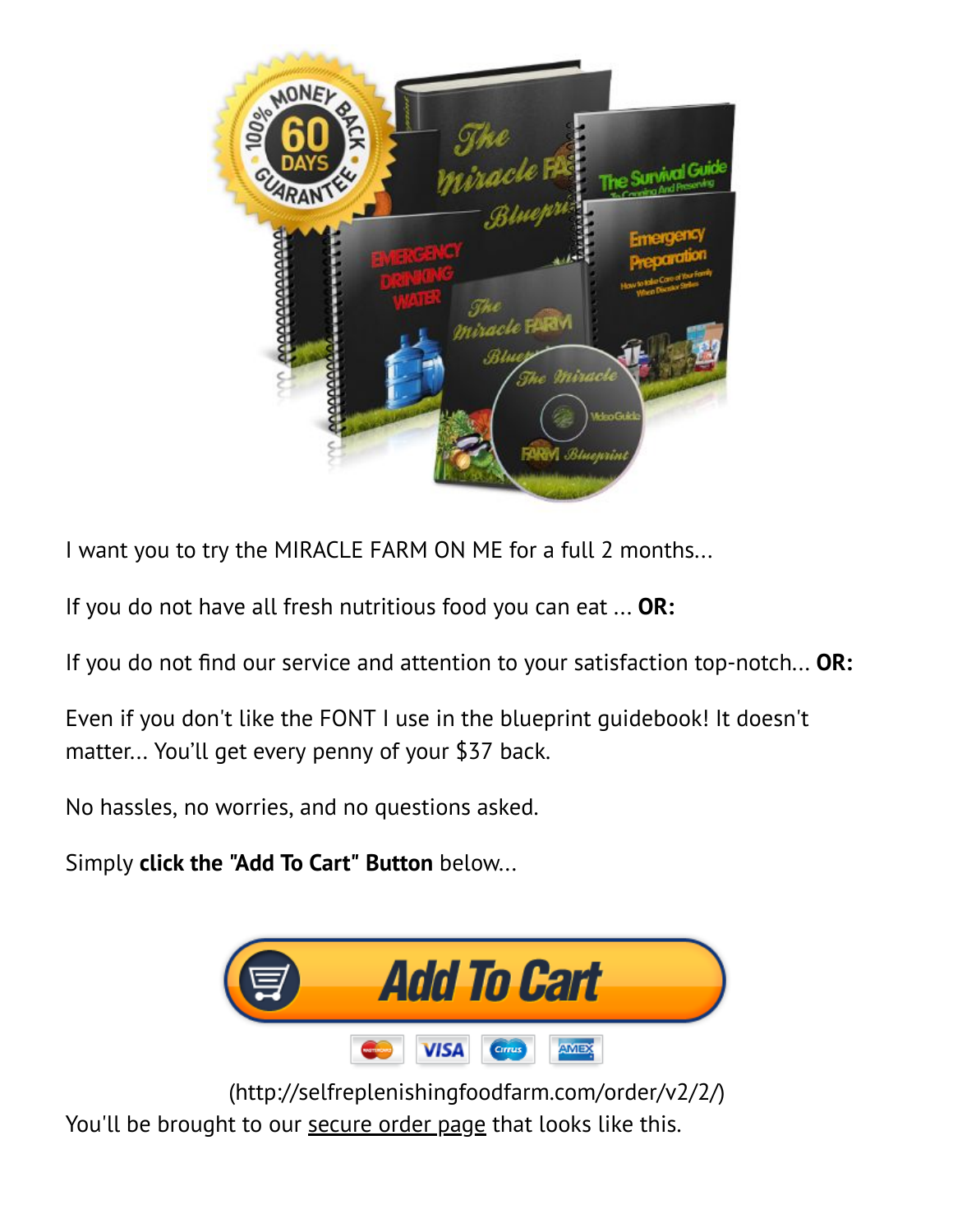

Language

English

#### **Secure Payment Form**



#### **ClickBank Guarantee**

ClickBank will allow for the return or replacement of any product within 60 days from the date of purchase. For more details see our return policy.

| Country            | <b>UNITED STATES</b><br>v      |
|--------------------|--------------------------------|
| ZIP or Postal Code |                                |
|                    | PayPal                         |
| Cardholder Name    |                                |
| <b>Card Number</b> |                                |
| Expiration         | 2015<br>04<br>$\boldsymbol{l}$ |
| Security Code      | What is this?                  |
|                    |                                |

#### **Order Details**

#### The MIRACLE FARM Blueprint

|                      | USD - US Dollar |            |
|----------------------|-----------------|------------|
| <b>Product Price</b> |                 | \$37       |
| Tax                  |                 | \$0.00     |
| <b>TOTAL</b>         |                 | <b>S37</b> |

Immediate access to this product or service is available once payment is approved.

Fill in your payment details and you'll have **instant access** to all you need to set up the system. Watch the videos, read the manuals, check out the cool bonuses and start putting all of it to good use to SECURE your life with self-sufficiency.

If for ANY reason you are not satisfied, at ANY time during the next 60 days, simply let me know by sending me an email at the address located at the top of the member's area.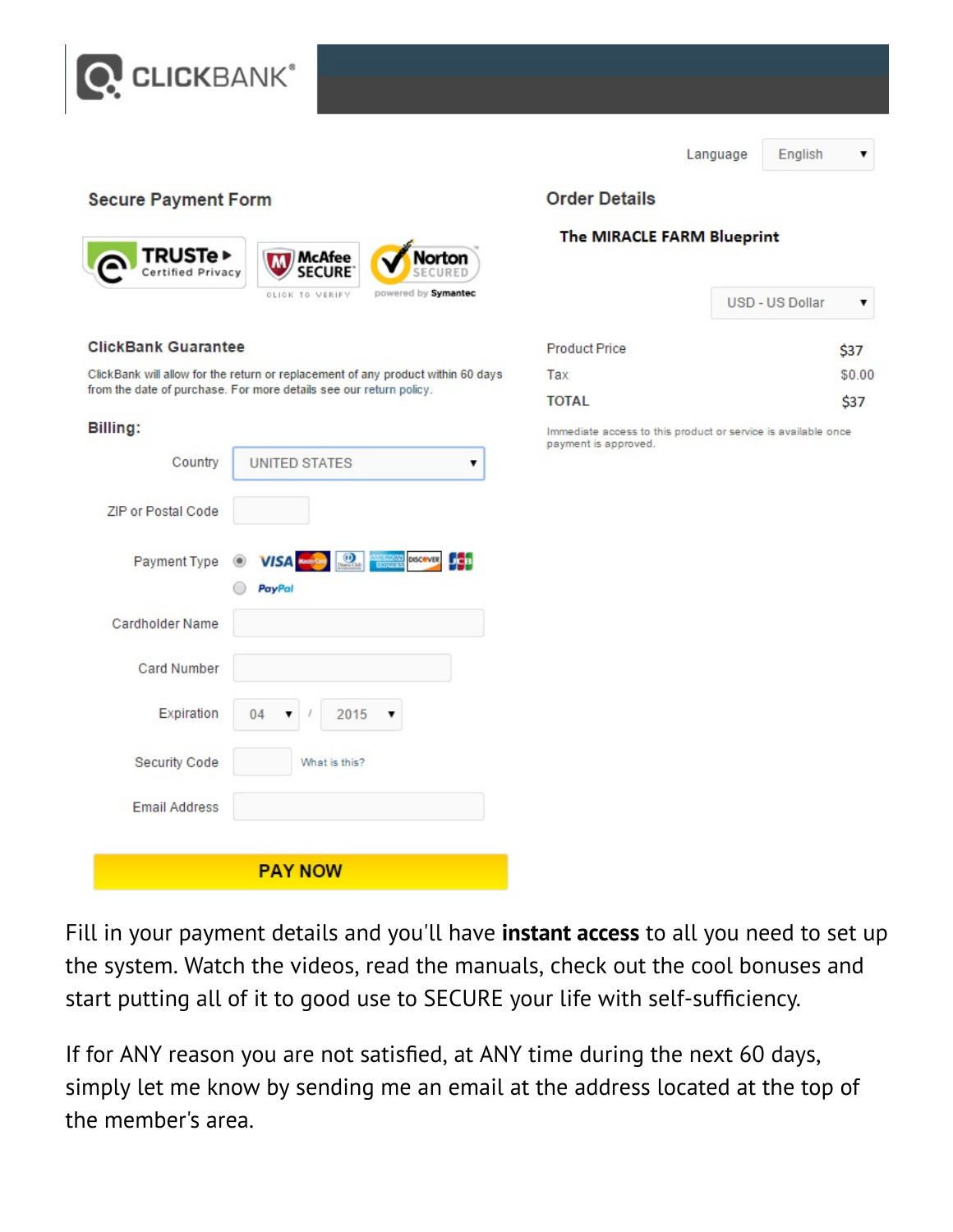You'll receive a prompt and courteous refund within 24 hours.

Because I personally don't believe that I deserve your money unless I over deliver on my promises and unless you get astonishing results.

Plus, I know from experience how you monthly expenses are going to drop like a rock...

You'll be utterly shocked and delighted at the same time at how much money you are saving every single month.

In fact the system will more than pay for itself the very first month you use it.

Have a look below NOW:

Click on the orange "Add To Cart" Button and lock in your discounted price of only \$37 TODAY.



[\(http://selfreplenishingfoodfarm.com/order/v2/2/\)](http://selfreplenishingfoodfarm.com/order/v2/2/) Today, YOU have the opportunity to change your world to one of complete FREEDOM from dependence on someone else for your #1 need in life...

FOOD and clean water.

It's a simple way to make sure YOU take responsibility for your everyday health and survival …

Instead of relying on someone else for your food…

#### Give It A Try Below,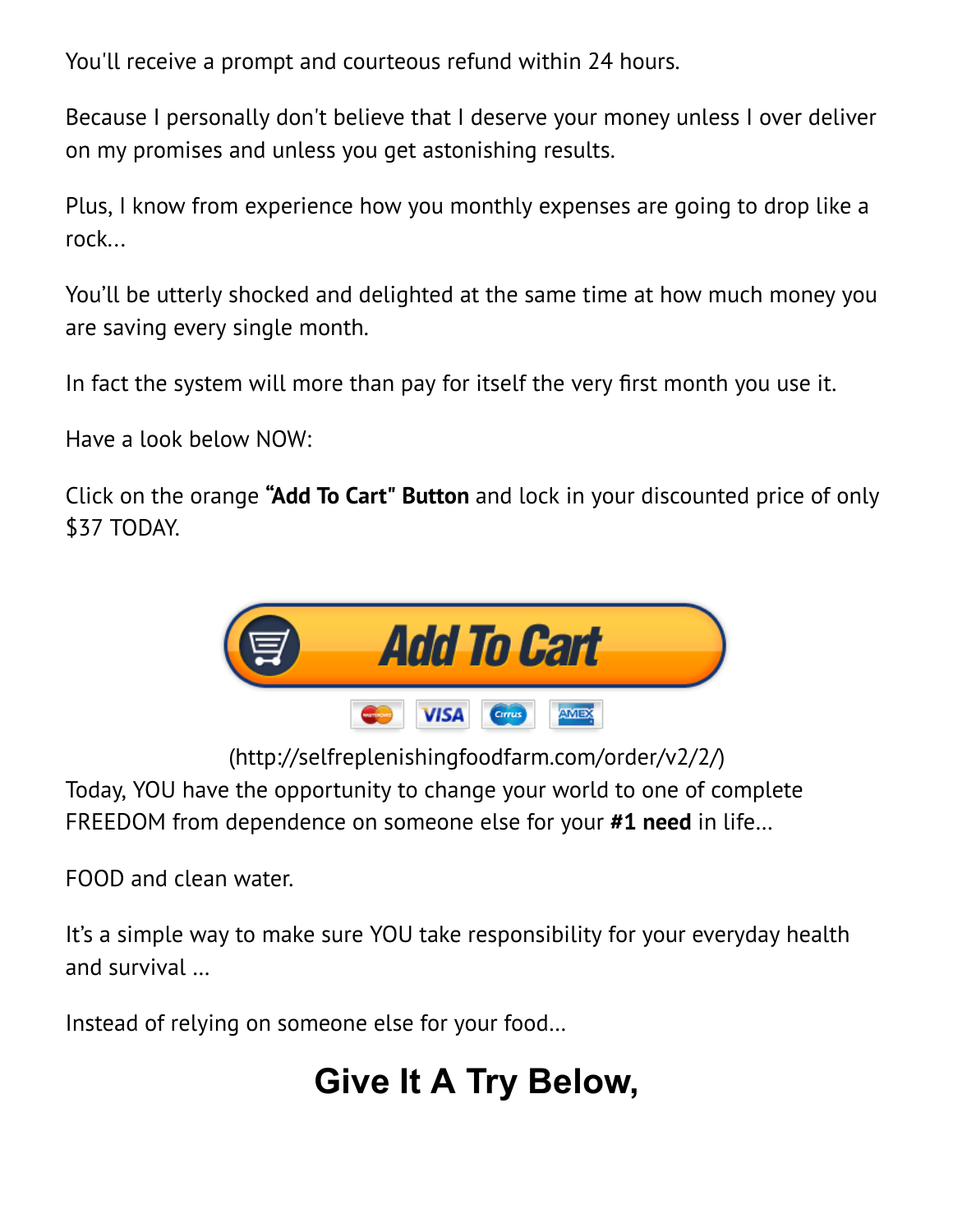#### You Have Nothing To Lose And Everything To Gain!

#### EVERYTHING!



[\(http://selfreplenishingfoodfarm.com/order/v2/2/\)](http://selfreplenishingfoodfarm.com/order/v2/2/)

Still here?

That's okay, it's actually pretty common for folks to have some questions after watching this presentation. Here are the most common questions I receive about The Miracle Farm, and the answers to help you out:

#### 1. Does The Miracle Farm Really, Truly Runs On Autopilot?

**YES,** it really does. The reason is that the professor who revolutionized this incredible system designed it in such a clever way that it reflects what already happens in nature.

Here's a reminder of exactly how the system works:

Remember, The Miracle Farm Combines The Best Of All The Other Systems out there…

One of the system's key components is the red wiggler worms…they play a very important and unique role in what makes this food system so much better and **easier** than any other system in the world and on the market today...

The worms add key nutrients and richness to the soil, which then produces fruits and vegetables that are far SUPERIOR and HEALTHIER than even the best organic food you can buy…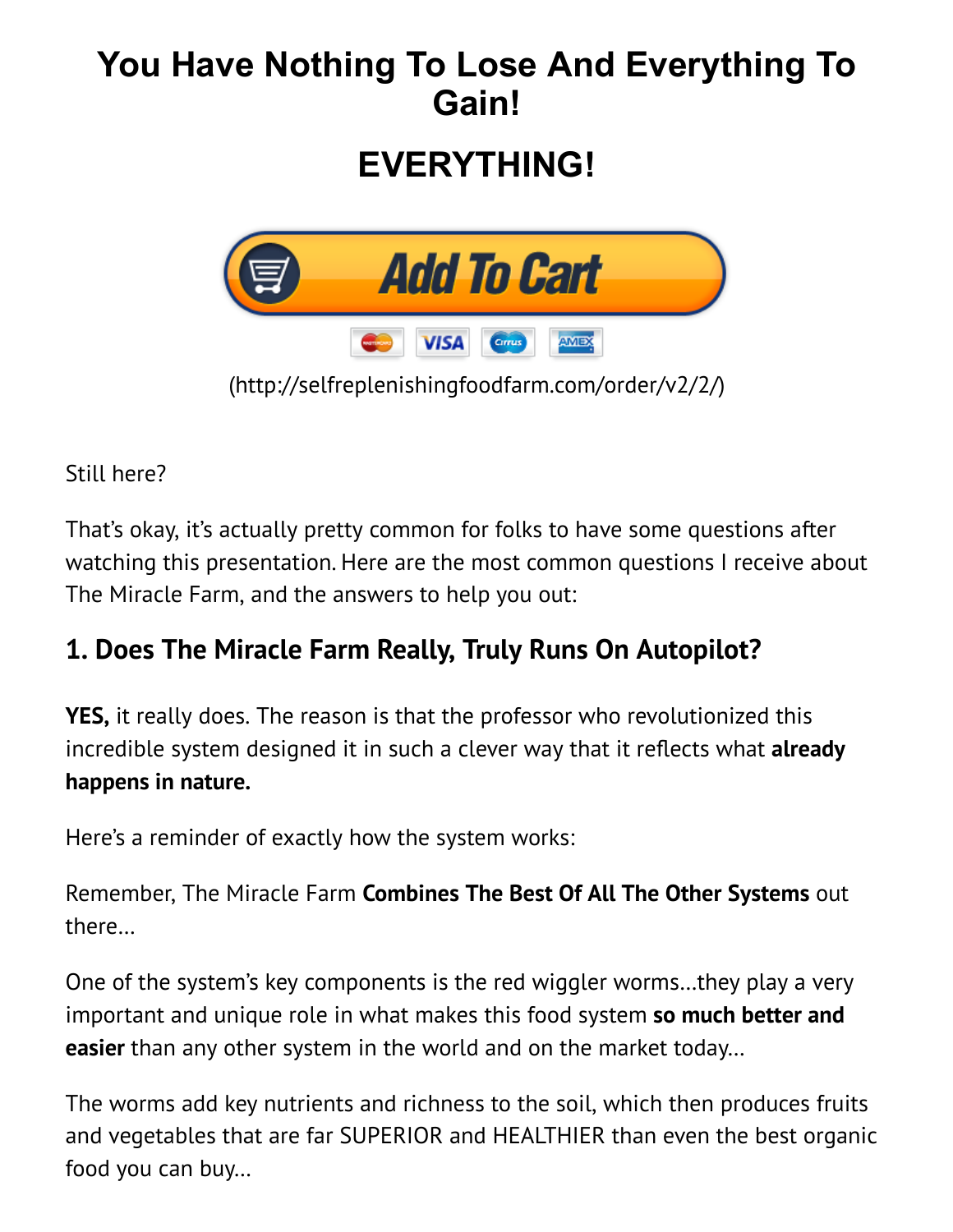There's also a live fish component to it ...

The Miracle Farm is so compact, mess-free, and the fish compartment is neatly built-in…

#### Every single component compliments the others...

The worms enrich the garden's soil – the garden feeds the fish – the fish fertilize the plants – and a continuous built-in ãltration system produces endless clean water…

#### It's the perfect, self-contained Garden of Eden…

The only time you'll spend on the system is collecting your fresh fish and produce, or adding some fresh water to the system if you happen to use a lot of it for drinking water.



[\(http://selfreplenishingfoodfarm.com/order/v2/2/\)](http://selfreplenishingfoodfarm.com/order/v2/2/)

#### 2. What Kind Of Food Can I Reasonably Expect To Produce From This System?

Your total yield will depend on the size of your miracle farm, yet typically even a few square feet can be enough to produce enough fresh vegetables, fish, and fruits…to provide a family of four with three full meals per day.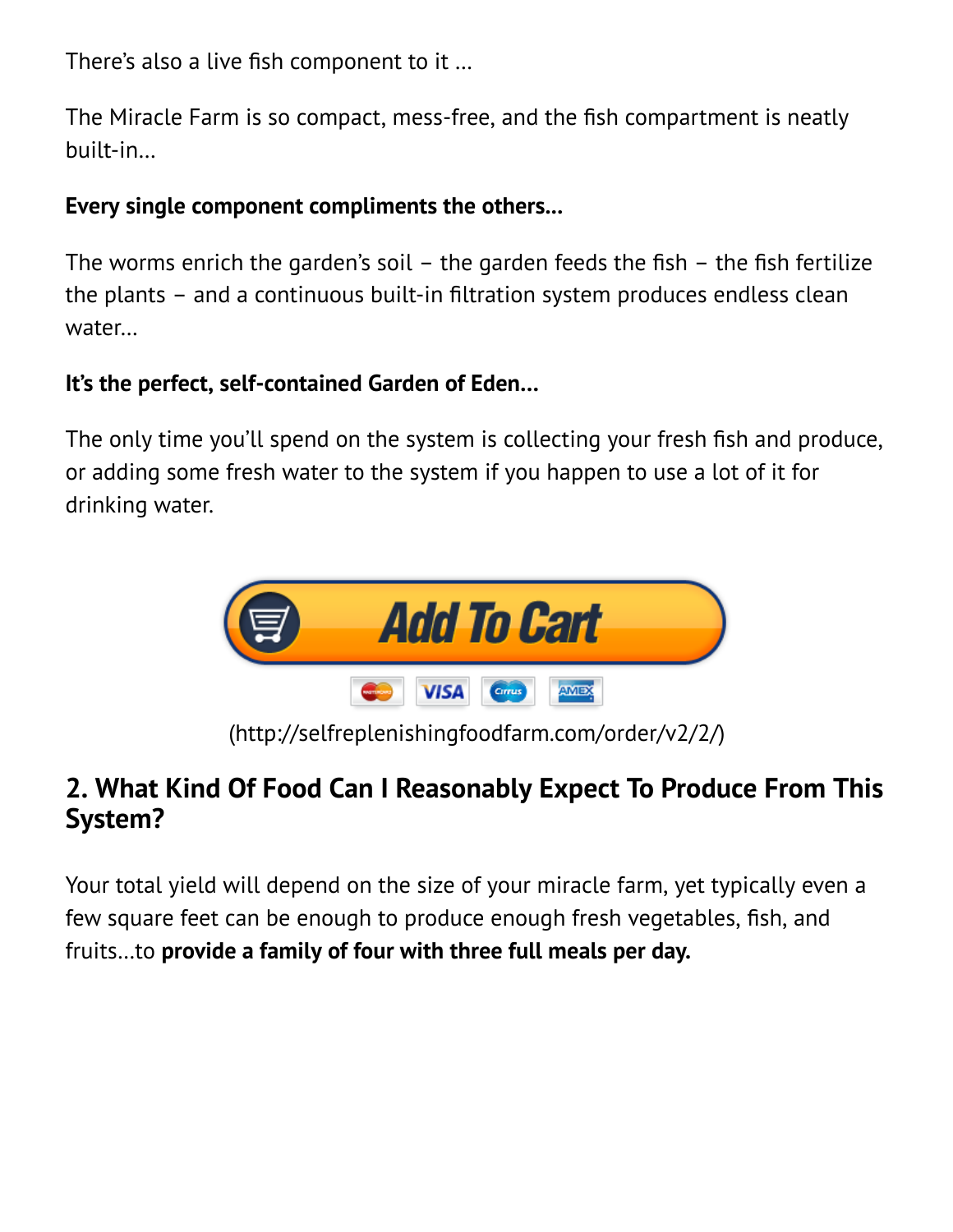

[\(http://selfreplenishingfoodfarm.com/order/v2/2/\)](http://selfreplenishingfoodfarm.com/order/v2/2/)

#### 3. What Do I Get When I Invest In The Miracle Farm Blueprint Today?

You'll get the Step by step video guide on how to build your Miracle Farm system, The professionally designed manual along with a comprehensive list of tools and parts and where you can find them for cheap, And for a limited time only, if you order now...you'll also get: The Survival Guide To Canning And Preserving, Build Your Own Greenhouse Guide, Emergency Drinking Water, Emergency Preparation And Another Report That's Too Hot To Mention Here, Plus you get 24/7 Personal Email Support.



[\(http://selfreplenishingfoodfarm.com/order/v2/2/\)](http://selfreplenishingfoodfarm.com/order/v2/2/)

#### 4. What Happens If I Get Stuck?

Of the 43,000 people who have already decided to take control of their foodindependence and protect their families...less than 1% ever had any issues with building the system.

We like to say that as long as you understand how to turn that screwdriver, play a video, and can somewhat speak English ... you can set up this system no problem, and we're not kidding.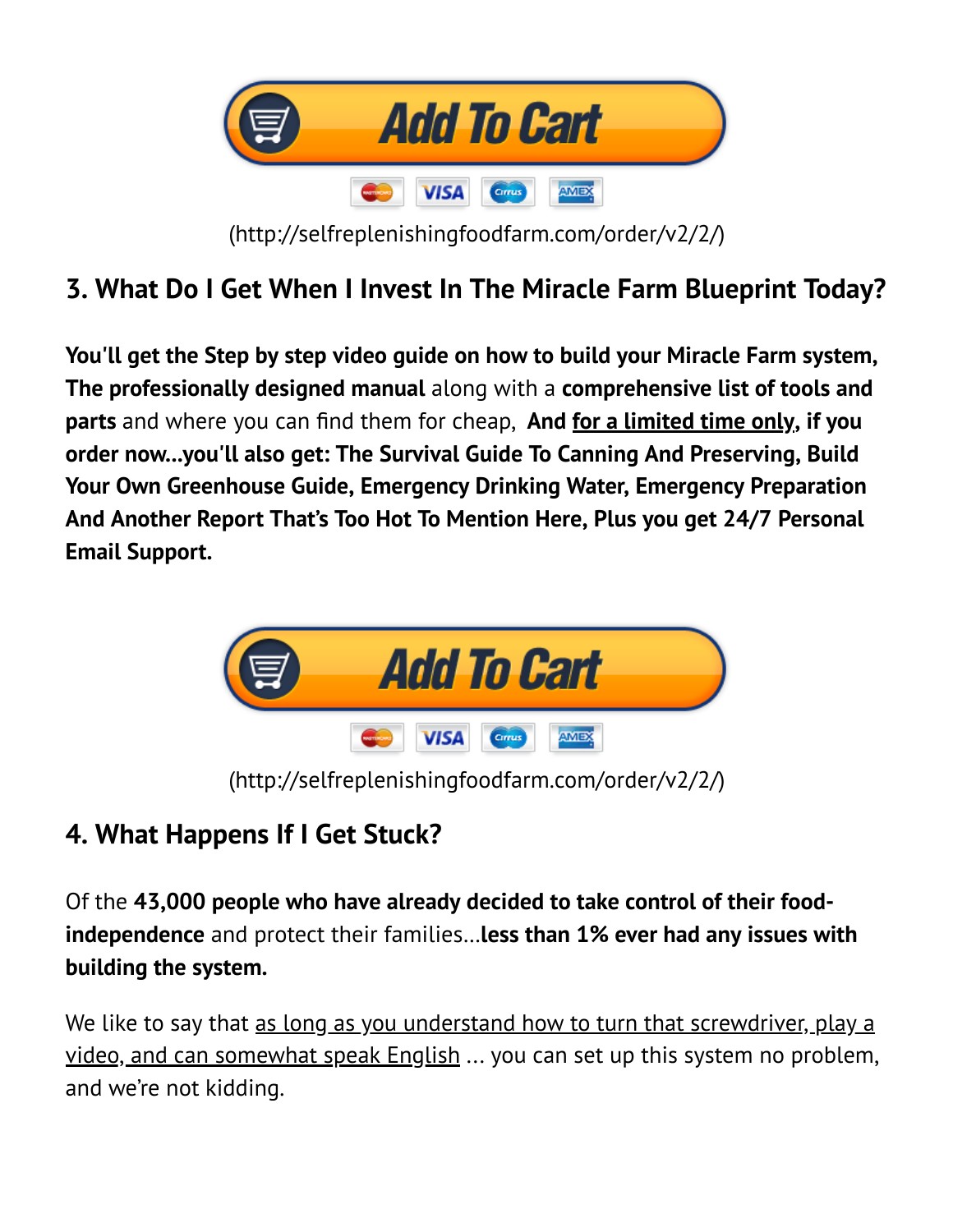That being said, we're also including an entire year of 24/7 support with your investment today.

So if you do happen to have a question or want some guidance, all you have to do is email us using the link we provide in your member's area, and we'll get back to you right away.



[\(http://selfreplenishingfoodfarm.com/order/v2/2/\)](http://selfreplenishingfoodfarm.com/order/v2/2/)

#### 5. What Happens If I Change My Mind About This, Or Your Program Doesn't Work As Promised?

To date The Miracle Farm gathered more than 43,000 enthusiastic customers – people who have already build this system for themselves, and who are now using it to slash hundreds and sometimes thousands of dollars off their annual grocery bill…while having an invaluable food supply should TSHTF.

Now all of that being said, we do want to make sure you are 100% comfortable with your decision to grab a copy of The Miracle Farm Blueprint for yourself and your family TODAY.

That's why we're backing up your investment with our famous Unconditional "Triple Guarantee":

I want you to try the MIRACLE FARM ON ME for a full 2 months...

If you do not have all fresh nutritious food you can eat ... OR:

If you do not find our service and attention to your satisfaction top-notch... OR:

Even if you don't like the FONT I use in the blueprint guidebook! It doesn't matter... You'll get every single penny back.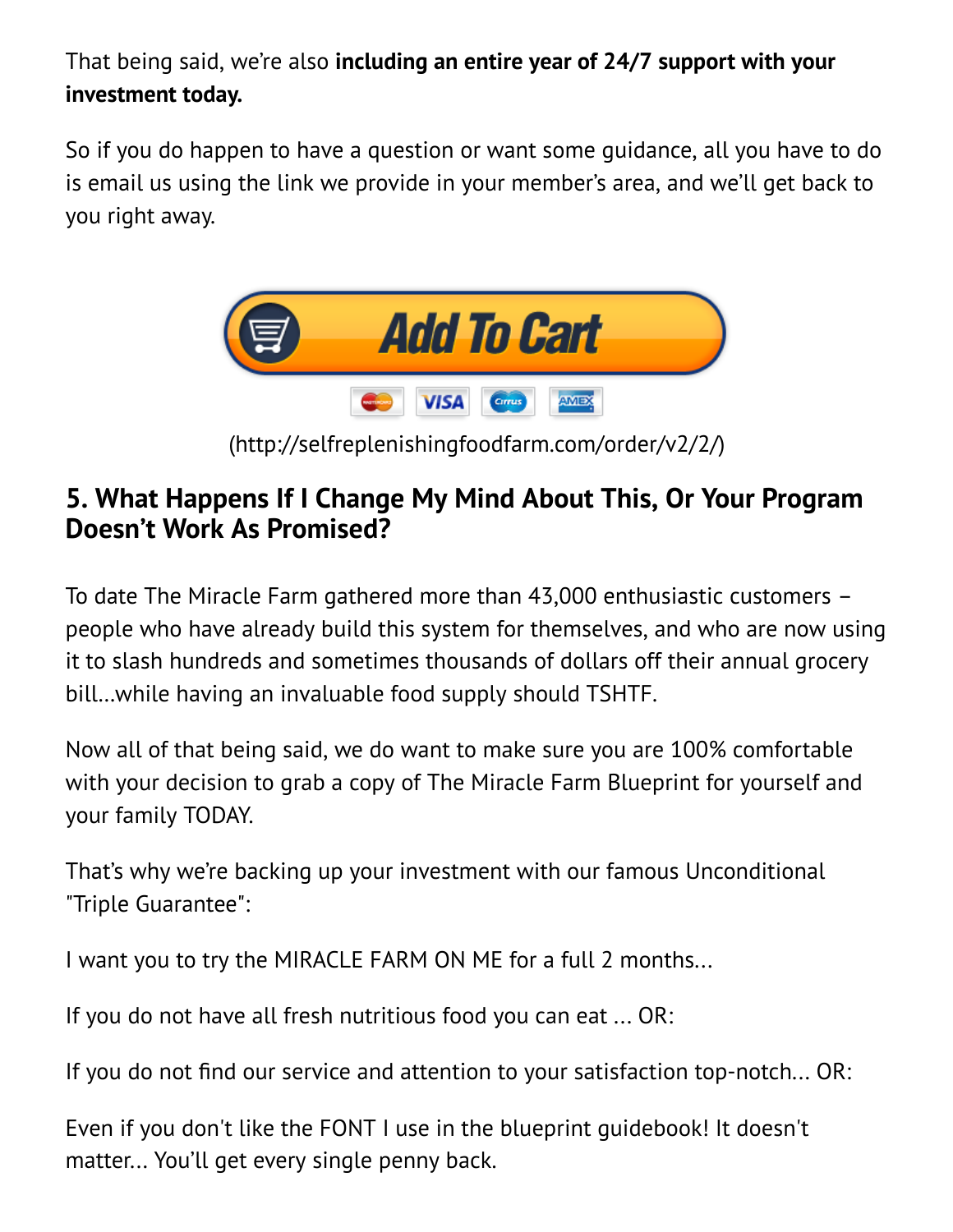No hassles, no worries, and no questions asked.



[\(http://selfreplenishingfoodfarm.com/order/v2/2/\)](http://selfreplenishingfoodfarm.com/order/v2/2/)

#### 6. Okay, So How Do I Get Started?

Simply click the "Add To Cart" Button below...

You'll be brought to our secure order page that takes about 30 seconds to complete.

Fill in your payment details and you'll have **instant access** to all you need to set up the system. Watch the videos, read the manuals, check out the cool bonuses and start putting all of it to good use to SECURE your life with self-sufficiency.

Remember! You'll be covered by our guarantee so it's completely risk free.

So go ahead, Click The Add To Cart Button below NOW…



[\(http://selfreplenishingfoodfarm.com/order/v2/2/\)](http://selfreplenishingfoodfarm.com/order/v2/2/)